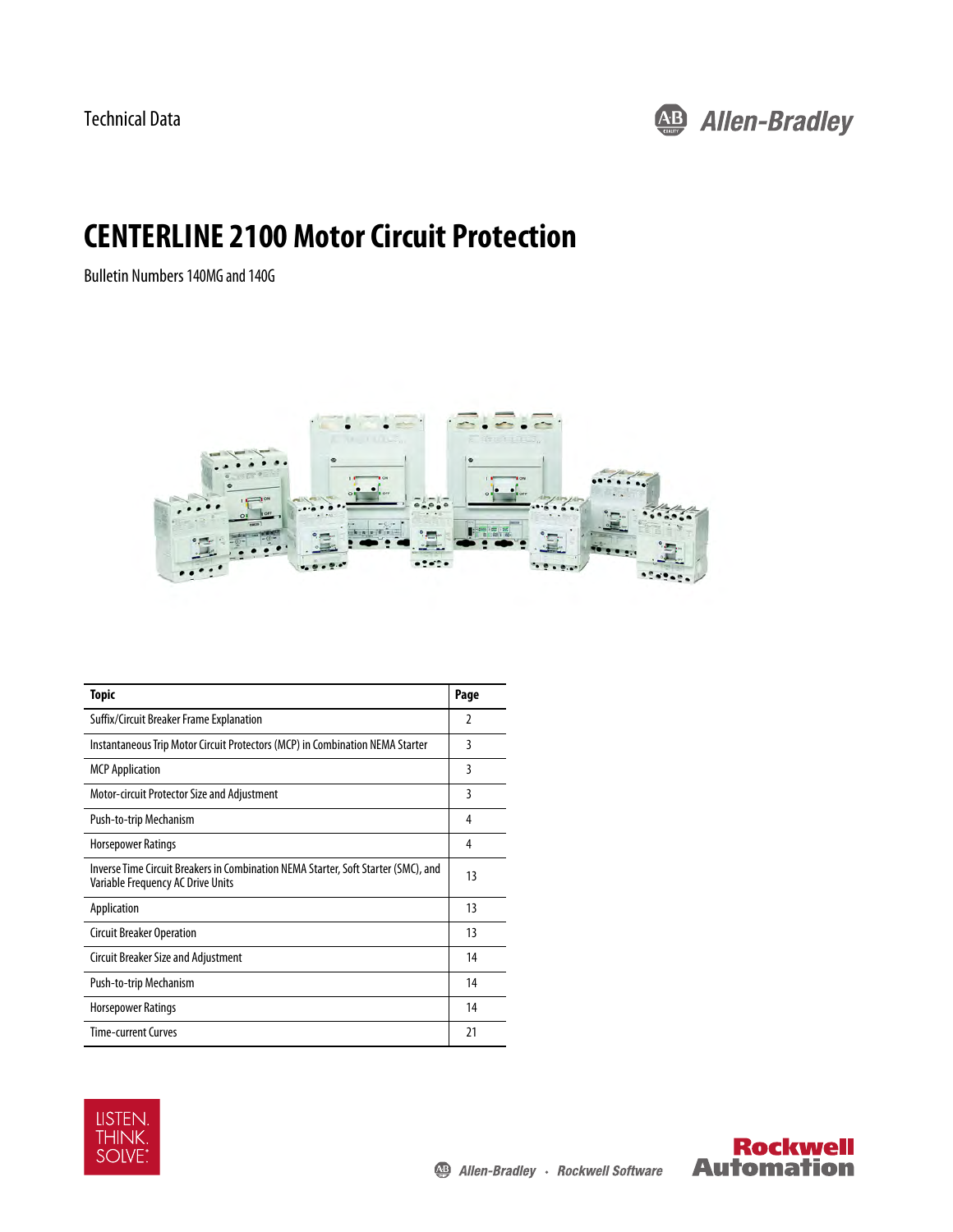# **Summary of Changes**

This publication contains new and updated information as indicated in the following table.

| <b>Topic</b>                                                                                                                                    | Page |
|-------------------------------------------------------------------------------------------------------------------------------------------------|------|
| Added suffix information to Table 3Table 7.                                                                                                     | 611  |
| Added SMC™ Units Combination Short Circuit Current Rating (SCCR) Table                                                                          | 16   |
| Added AC Drive Units Combination Short Circuit Current Rating (SCCR) Table for<br>Bulletins 2163Q, 2163R, 2163T, 2163U, 2163V, 2163W, and 2163X | 16   |
| Added reference to the combination short circuit current ratings for Bulletin 2155<br>and Bulletin 2163 units to the Inverse Time Table.        | 1719 |

#### **Table 1 - Suffix/Circuit Breaker Frame Explanation**

<span id="page-1-1"></span><span id="page-1-0"></span>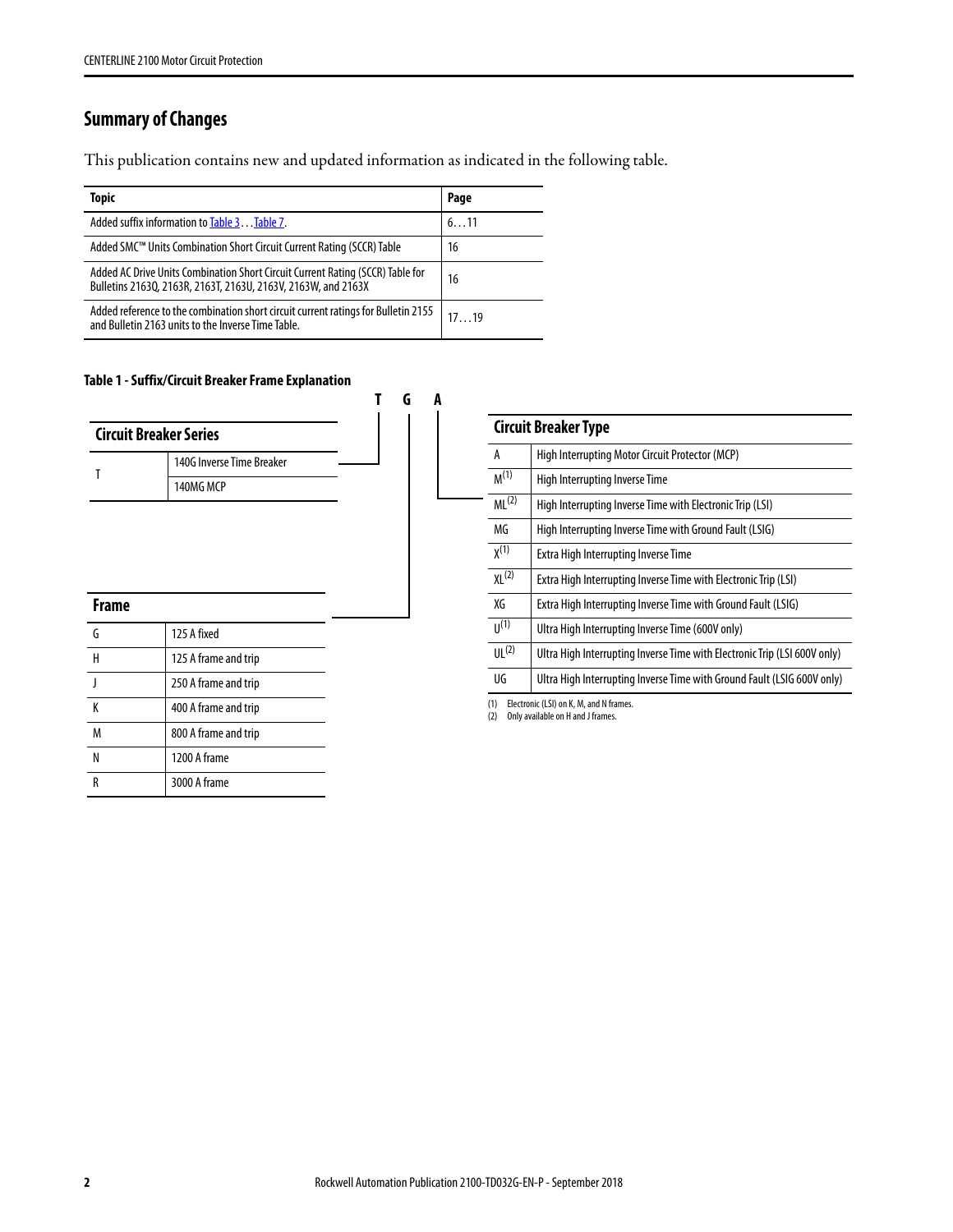# <span id="page-2-0"></span>**Instantaneous Trip Motor Circuit Protectors (MCP) in Combination NEMA Starter**



# <span id="page-2-1"></span>**MCP Application**

The motor-circuit protector application is valid for the following CENTERLINE® 2100 MCC products:

- **•** Bulletin 2107 full-voltage reversing combination starters
- **•** Bulletin 2113 full-voltage non-reversing combination starters
- **•** Bulletin 2123 two-speed non-reversing combination starters

The information in this publication applies to Allen-Bradley® motor circuit protectors (MCP) when they are used in NEMA (size 1…6) combination starters. The particular motor-circuit protector (trip range) supplied with a unit depends on the horsepower or kilowatt rating and voltage that was specified when the unit was ordered. Tables [3](#page-5-0)[…7](#page-10-0) list the various combinations and voltage. When using Tables  $\underline{3}... \underline{7}$  $\underline{3}... \underline{7}$  $\underline{3}... \underline{7}$  $\underline{3}... \underline{7}$  $\underline{3}... \underline{7}$ , be sure to use the line that applies to your voltage.

### <span id="page-2-2"></span>**Motor-circuit Protector Size and Adjustment**

Rockwell Automation has made engineering evaluations for the protective device (MCP) selection, sizing, and setting range that is based on the protection rules/requirements and motor criteria as stipulated in NEC, CEC, NEMA, UL, and CSA standards. For example, evaluations have been made for items such as motor full-load currents (FLC), X/R ratios, locked rotor currents, and nominal utilization voltages. If the motor application has criteria that deviates from those criteria that are stated in the standards, higher FLC, and/or motor inrush currents (greater than 1300% of the nominal FLC) can be experienced. Examples of non-standard motor applications include the following: special motors, non/off standard NEMA or application-rated motors, Design B energy efficient, Design E motors, and IEC N motors.

The motor full-load current determines the magnetic trip setting of the motor circuit protector. We recommend selecting an initial trip setting that is approximately eight times the motor nameplate full-load current. The trip setting can be adjusted to a position that corresponds to the determined magnetic trip current.

| <b>Trip Settings</b> | Current  | <b>Frame Size</b> |
|----------------------|----------|-------------------|
| A through I          | 125 A    | G and H           |
|                      | 250 A    |                   |
| Electronic Trip      | 3003000A | K, M, N, R        |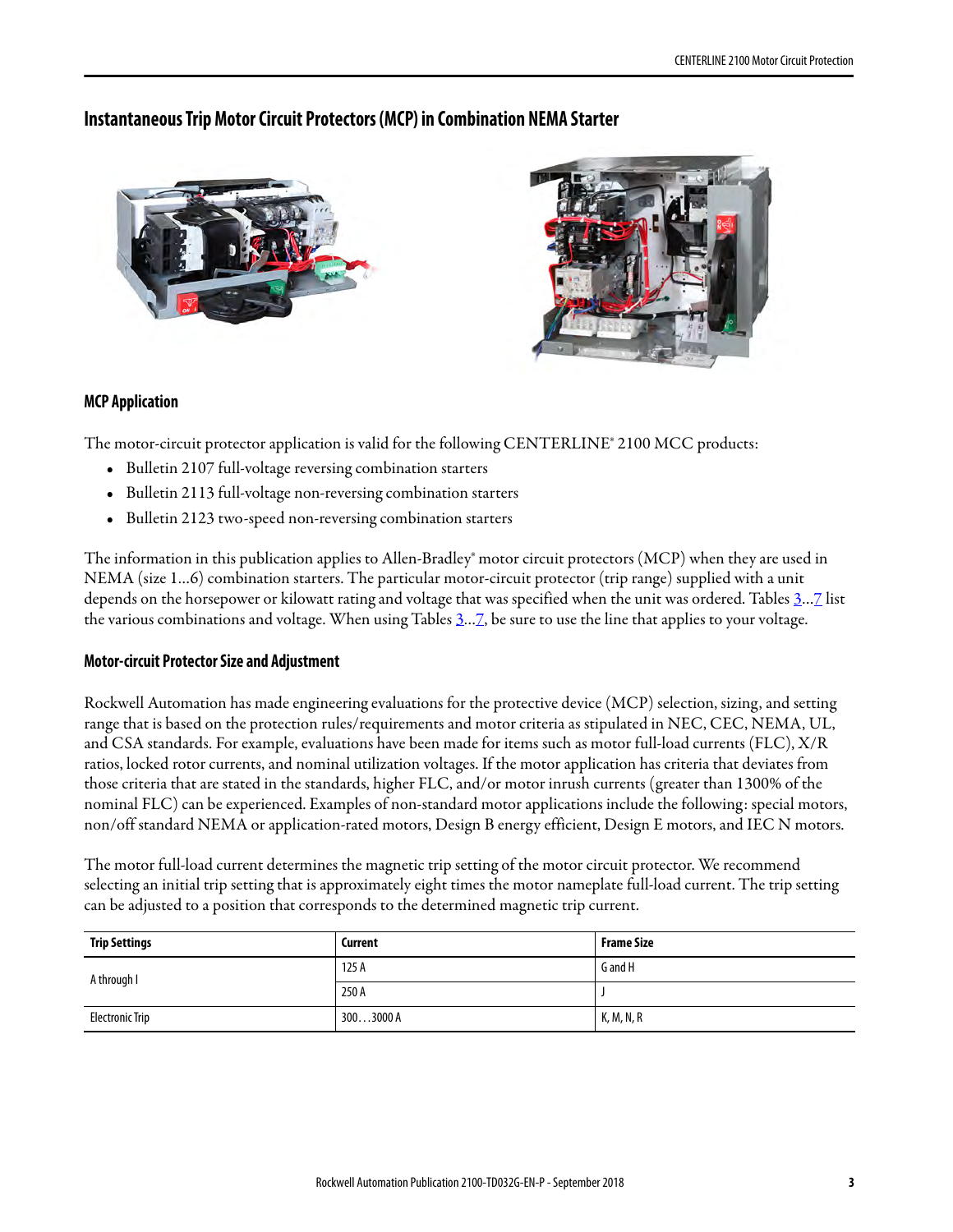To adjust the trip setting, follow these steps.

- **1.** Verify that the motor-circuit protector operating handle is in the OFF/O position.
- **2.** With a small screwdriver, turn the adjustment pointer clockwise to the determined setting (G, H, and J frames) or adjust DIP switches to the determined setting (K and M frames).
- **3.** Verify that the motor circuit protector does not trip during motor starting.

If the motor-circuit protector trips when attempting to start the motor, turn the pointer clockwise to successively higher positions, until the motor-circuit protector no longer trips when attempting to start the motor.

**IMPORTANT** When the devices are energized, motor peak-inrush current can randomly exceed the maximum limit set by the code.

Per NEC guidelines, set the trip setting of the motor circuit protector to greater than 8, but not more than 13 times the motor full-load current. The controller design is based on this requirement. If Design B or E energy efficient motors (or IEC N motors) are used, you can set the motor circuit protectors higher than 13 times the motor full-load current, but must not exceed 17 times. For these applications, consult the factory for controller and motor circuit protector sizing. See the National Electrical Code (NEC) or the Canadian Electrical Code (CEC) standards for more information.

### <span id="page-3-0"></span>**Push-to-trip Mechanism**

The push-to-trip mechanism provides a manual means for tripping the motor circuit protector. When you press the button on the motor-circuit protector cover with a small screwdriver, a plunger rotates the trip bar, which causes the motor circuit protector to trip.

### <span id="page-3-1"></span>**Horsepower Ratings**

The horsepower ratings for combination starter units that are listed in Tables 3... [7](#page-10-0) were determined from full-load currents as specified by the NEC/CEC standards.

Acceptable performance occurs when the motor full-load current is within 15% of the value that corresponds to the horsepower and voltages that are listed in the NEC/CEC standards. Contact your local Allen-Bradley distributor or Rockwell Automation sales representative if the motor full-load current is not within these limits.



**ATTENTION:** The horsepower ratings and corresponding trip settings in Tables [3](#page-5-0)[…7](#page-10-0) are valid only when the combination starter units are equipped with an Allen-Bradley electronic overload relay or a Bulletin 592 eutectic alloy overload relay that has correctly sized heater elements.

When correctly selected, this combination of motor circuit protector and overload relay protects against short circuit and ground fault damage. This combination provides coordinated overcurrent protection in the motor branch circuit for continuous-duty rated motors, as defined in the NEC and CEC standards.

A motor circuit protector that has tripped can indicate the interruption of a high fault current. To be sure of protection against fire and/ or shock hazard, examine the current carrying parts of the combination starter units, soft starter controller units, and variable frequency drive AC units and replace if damaged. (Refer to NEMA Standards Publication Number ICS 2.2, Maintenance of Motor Controllers After a Fault Condition, and NEMA Standard Publication Number ICS 2, Parts ICS 2-302.)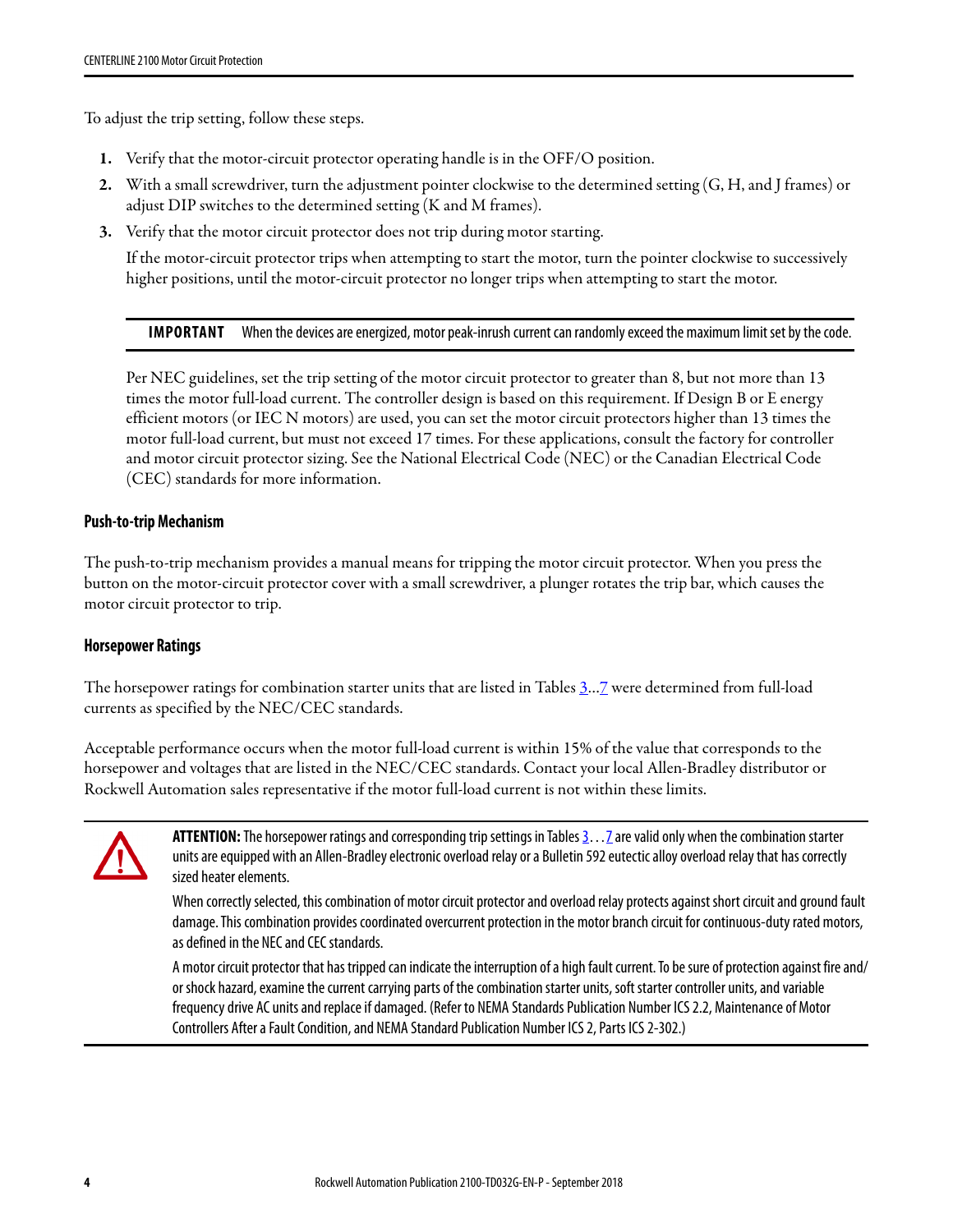| Table 2 - Default Motor Circuit Protectors Used at Given Horse Power and Voltage Ratings |
|------------------------------------------------------------------------------------------|
|------------------------------------------------------------------------------------------|

| 140MG-         |       | <b>Voltage</b>                                                                                                                                                                       |                 |                 |                 |                 |
|----------------|-------|--------------------------------------------------------------------------------------------------------------------------------------------------------------------------------------|-----------------|-----------------|-----------------|-----------------|
| <b>HP</b>      | KW    | $208^{(1)}$                                                                                                                                                                          | $240^{(1)}$     | $380^{(1)}$     | $480^{(1)}$     | 600             |
| 0.25           | 0.125 |                                                                                                                                                                                      |                 |                 |                 |                 |
| 0.33           | 0.25  | G8P-B70 (7A)<br>G8P-C15 (15 A)<br>G8P-C30 (30 A)<br>G8P-C50 (50 A)<br>G8P-D10 (100 A)<br>G8P-D12 (125 A)<br>J8P-D15 (150 A)<br>J8P-D25 (250 A)<br>K8P-D40 (400 A)<br>M8P-D80 (800 A) | G8P-B30 (3A)    | G8P-B30 (3A)    |                 |                 |
| 0.5            | 0.37  |                                                                                                                                                                                      |                 |                 | G8P-B30 (3A)    | H8P-B30 (3A)    |
| 0.75           | 0.55  |                                                                                                                                                                                      | G8P-B70 (7A)    |                 |                 |                 |
| $\mathbf{1}$   | 0.75  |                                                                                                                                                                                      |                 |                 |                 |                 |
| 1.5            | 1.1   |                                                                                                                                                                                      | G8P-C15 (15 A)  | G8P-B70 (7A)    | G8P-B70 (7A)    |                 |
| $\overline{2}$ | 1.5   |                                                                                                                                                                                      |                 |                 |                 | H8P-B70 (7A)    |
| $\overline{3}$ | 2.2   |                                                                                                                                                                                      | G8P-C30 (30 A)  | G8P-C15 (15 A)  | G8P-C15 (15 A)  |                 |
| 5              | 3.7   |                                                                                                                                                                                      |                 |                 |                 | H8P-C15 (15 A)  |
| 7.5            | 5.5   |                                                                                                                                                                                      | G8P-C50 (50 A)  | G8P-C30 (30 A)  | G8P-C30 (30 A)  | H8P-C30 (30 A)  |
| 10             | 7.5   |                                                                                                                                                                                      |                 |                 |                 |                 |
| 15             | 11    |                                                                                                                                                                                      | G8P-D10 (100 A) |                 |                 |                 |
| 20             | 15    |                                                                                                                                                                                      |                 | G8P-C50 (50A)   | G8P-C50 (50 A)  | H8P-C50 (50 A)  |
| 25             | 18.5  |                                                                                                                                                                                      | G8P-D12 (125 A) |                 |                 |                 |
| $30\,$         | 22    |                                                                                                                                                                                      |                 | G8P-D10 (100 A) |                 |                 |
| 40             | 30    |                                                                                                                                                                                      | J8P-D20 (200 A) | G8P-D12 (125 A) | G8P-D10 (100 A) | H8P-D10 (100 A) |
| 50             | 37    |                                                                                                                                                                                      | J8P-D25 (250 A) |                 |                 |                 |
| 60             | 45    |                                                                                                                                                                                      |                 | J8P-D20 (200 A) | J8P-D15 (150 A) | J8P-D15 (150 A) |
| 75             | 55    |                                                                                                                                                                                      | K8P-D40 (400 A) | J8P-D25 (250 A) | J8P-D17 (175 A) |                 |
| 100            | 75    |                                                                                                                                                                                      |                 |                 | J8P-D25 (250 A) | J8P-D20 (200 A) |
| 125            | 90    |                                                                                                                                                                                      |                 | K8P-D40 (400 A) |                 |                 |
| 150            | 112   |                                                                                                                                                                                      | M8P-D80 (800 A) |                 | K8P-D40 (400 A) | K8P-D40 (400 A) |
| 200            | 150   |                                                                                                                                                                                      |                 |                 |                 |                 |
| 250            | 187   |                                                                                                                                                                                      |                 | M8P-D80 (800 A) |                 |                 |
| 300            | 224   |                                                                                                                                                                                      |                 |                 | M8P-D80 (800 A) | M8P-D80 (800 A) |
| 350            | 261   |                                                                                                                                                                                      |                 |                 |                 |                 |
| 400            | 300   |                                                                                                                                                                                      |                 |                 |                 |                 |

<span id="page-4-0"></span>(1) For SecureConnect™ units, H8P-B30 is used for 3A applications and H8P-B70 is used for 7A applications.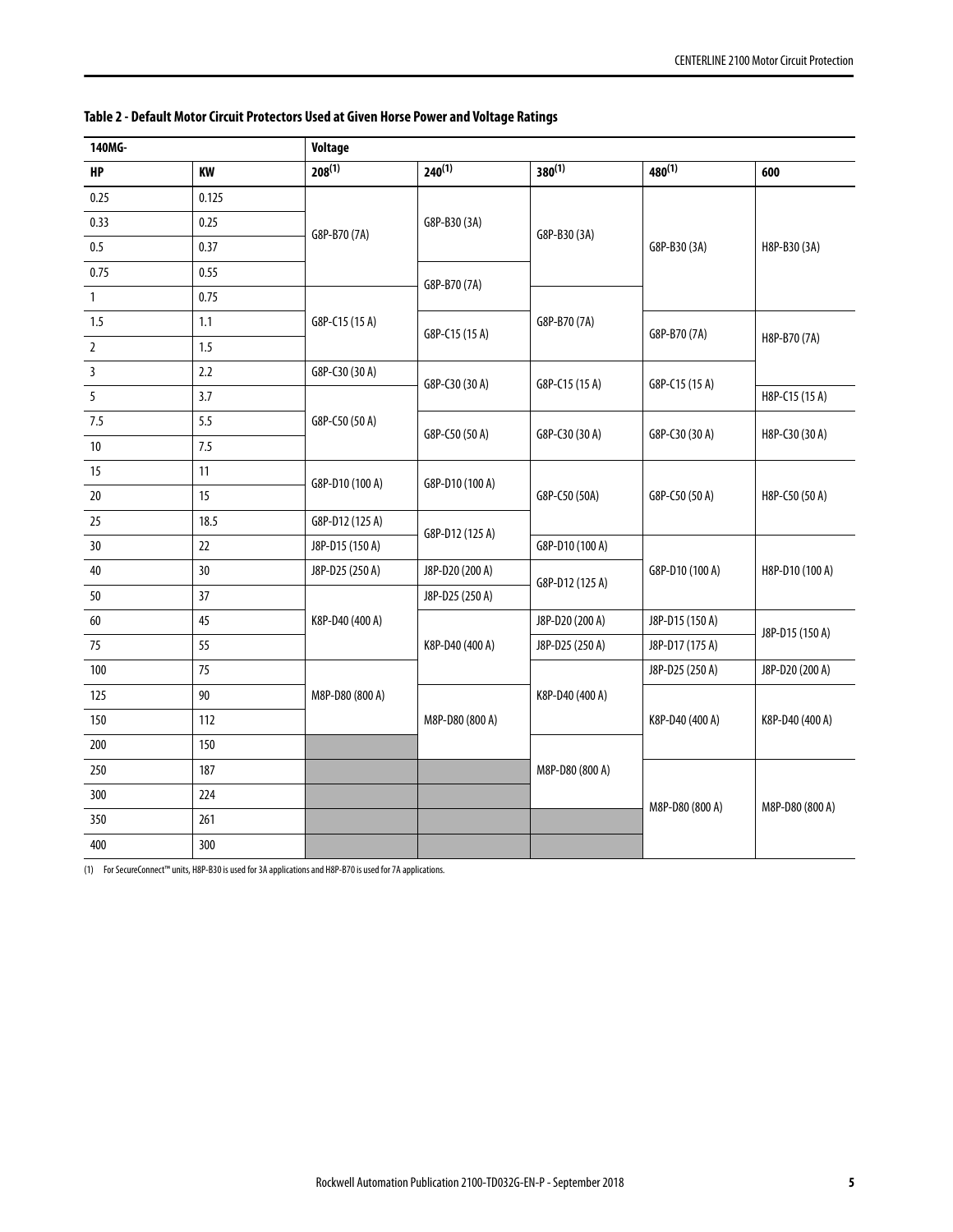# <span id="page-5-0"></span>**Table 3 - Short-Circuit Current Rating - 208V (cULus Listed)**

| <b>Controller</b>      | Device/         |       | Size/Rating    |      | <b>Magnetic-only Trip Settings</b> |              |      |      |      |      |      |              | <b>Electronic</b><br><b>Trip</b> |      | <b>140MG</b><br>Catalog         | <b>Suffix</b> | Unit<br><b>Combination</b><br><b>Short-Circuit</b> | <b>140MG</b><br>Catalog          | <b>Suffix</b> | <b>Unit</b><br><b>Combination</b><br><b>Short-Circuit</b> |
|------------------------|-----------------|-------|----------------|------|------------------------------------|--------------|------|------|------|------|------|--------------|----------------------------------|------|---------------------------------|---------------|----------------------------------------------------|----------------------------------|---------------|-----------------------------------------------------------|
| <b>Type</b>            | <b>Bulletin</b> | Size  | HP             | A    | B                                  | $\mathsf{C}$ | D    | E    | F    | G    | H    | $\mathbf{I}$ | Min                              | Max  | <b>Number</b><br><b>Default</b> |               | Current<br>Rating                                  | <b>Number</b><br><b>Optional</b> |               | <b>Current</b><br>Rating                                  |
| <b>Bulletin</b><br>500 | 2107,<br>2113,  | $\#1$ | 0.125          | 28   | 34                                 | 40           | 46   | 53   | 59   | 65   | 71   | 77           |                                  |      | G8P-B70                         | <b>TGA</b>    | 65 kA                                              | H8P-B70                          | <b>THA</b>    | 100 kA                                                    |
|                        | 2123            |       | 0.25           | 28   | 34                                 | 40           | 46   | 53   | 59   | 65   | 71   | 77           |                                  |      | G8P-B70                         |               |                                                    | H8P-B70                          |               |                                                           |
|                        |                 |       | 0.33           | 28   | 34                                 | 40           | 46   | 53   | 59   | 65   | 71   | 77           |                                  |      | G8P-B70                         |               |                                                    | H8P-B70                          |               |                                                           |
|                        |                 |       | 0.5            | 28   | 34                                 | 40           | 46   | 53   | 59   | 65   | 71   | 77           |                                  |      | G8P-B70                         |               |                                                    | H8P-B70                          |               |                                                           |
|                        |                 |       | 0.75           | 28   | 34                                 | 40           | 46   | 53   | 59   | 65   | 71   | 77           |                                  |      | G8P-B70                         |               |                                                    | H8P-B70                          |               |                                                           |
|                        |                 |       | $\mathbf{1}$   | 45   | 60                                 | 75           | 90   | 105  | 120  | 135  | 150  | 165          |                                  |      | G8P-C15                         |               | 100 kA                                             | H8P-C15                          |               |                                                           |
|                        |                 |       | 1.5            | 45   | 60                                 | 75           | 90   | 105  | 120  | 135  | 150  | 165          |                                  |      | G8P-C15                         |               |                                                    | H8P-C15                          |               |                                                           |
|                        |                 |       | $\overline{2}$ | 45   | 60                                 | 75           | 90   | 105  | 120  | 135  | 150  | 165          |                                  |      | G8P-C15                         |               |                                                    | H8P-C15                          |               |                                                           |
|                        |                 |       | 3              | 90   | 120                                | 150          | 180  | 210  | 240  | 270  | 300  | 330          |                                  |      | G8P-C30                         |               |                                                    | H8P-C30                          |               |                                                           |
|                        |                 |       | 5              | 150  | 200                                | 250          | 300  | 350  | 400  | 450  | 500  | 550          |                                  |      | G8P-C50                         |               |                                                    | H8P-C50                          |               |                                                           |
|                        |                 |       | 7.5            | 150  | 200                                | 250          | 300  | 350  | 400  | 450  | 500  | 550          |                                  |      | G8P-C50                         |               |                                                    | H8P-C50                          |               |                                                           |
|                        |                 | #2    | 10             | 150  | 200                                | 250          | 300  | 350  | 400  | 450  | 500  | 550          |                                  |      | G8P-C50                         |               |                                                    | H8P-C50                          |               |                                                           |
|                        |                 | #3    | 15             | 300  | 400                                | 500          | 600  | 700  | 800  | 900  | 1000 | 1100         |                                  |      | G8P-D10                         |               |                                                    | H8P-D10                          |               |                                                           |
|                        |                 |       | 20             | 300  | 400                                | 500          | 600  | 700  | 800  | 900  | 1000 | 1100         |                                  |      | G8P-D10                         |               |                                                    | H8P-D10                          |               |                                                           |
|                        |                 |       | 25             | 625  | 703                                | 781          | 859  | 938  | 1016 | 1094 | 1172 | 1250         |                                  |      | G8P-D12                         |               |                                                    | H8P-D12                          |               |                                                           |
|                        |                 | #4    | 30             | 750  | 844                                | 938          | 1031 | 1125 | 1219 | 1313 | 1406 | 1500         |                                  |      | J8P-D15                         | <b>TJA</b>    |                                                    |                                  |               |                                                           |
|                        |                 |       | 40             | 1250 | 1406                               | 1563         | 1719 | 1875 | 2031 | 2188 | 2344 | 2500         |                                  |      | J8P-D25                         |               |                                                    |                                  |               |                                                           |
|                        |                 | #5    | 50             |      |                                    |              |      |      |      |      |      |              | 400                              | 4000 | K8P-D40                         | <b>TKA</b>    |                                                    |                                  |               |                                                           |
|                        |                 |       | 60             |      |                                    |              |      |      |      |      |      |              | 400                              | 4000 | K8P-D40                         |               |                                                    |                                  |               |                                                           |
|                        |                 |       | 75             |      |                                    |              |      |      |      |      |      |              | 400                              | 4000 | K8P-D40                         |               |                                                    |                                  |               |                                                           |
|                        | 2113            | #6    | 100            |      |                                    |              |      |      |      |      |      |              | 800                              | 8000 | M8P-D80                         | <b>TMA</b>    |                                                    |                                  |               |                                                           |
|                        |                 |       | 125            |      |                                    |              |      |      |      |      |      |              | 800                              | 8000 | M8P-D80                         |               |                                                    |                                  |               |                                                           |
|                        |                 |       | 150            |      |                                    |              |      |      |      |      |      |              | 800                              | 8000 | M8P-D80                         |               |                                                    |                                  |               |                                                           |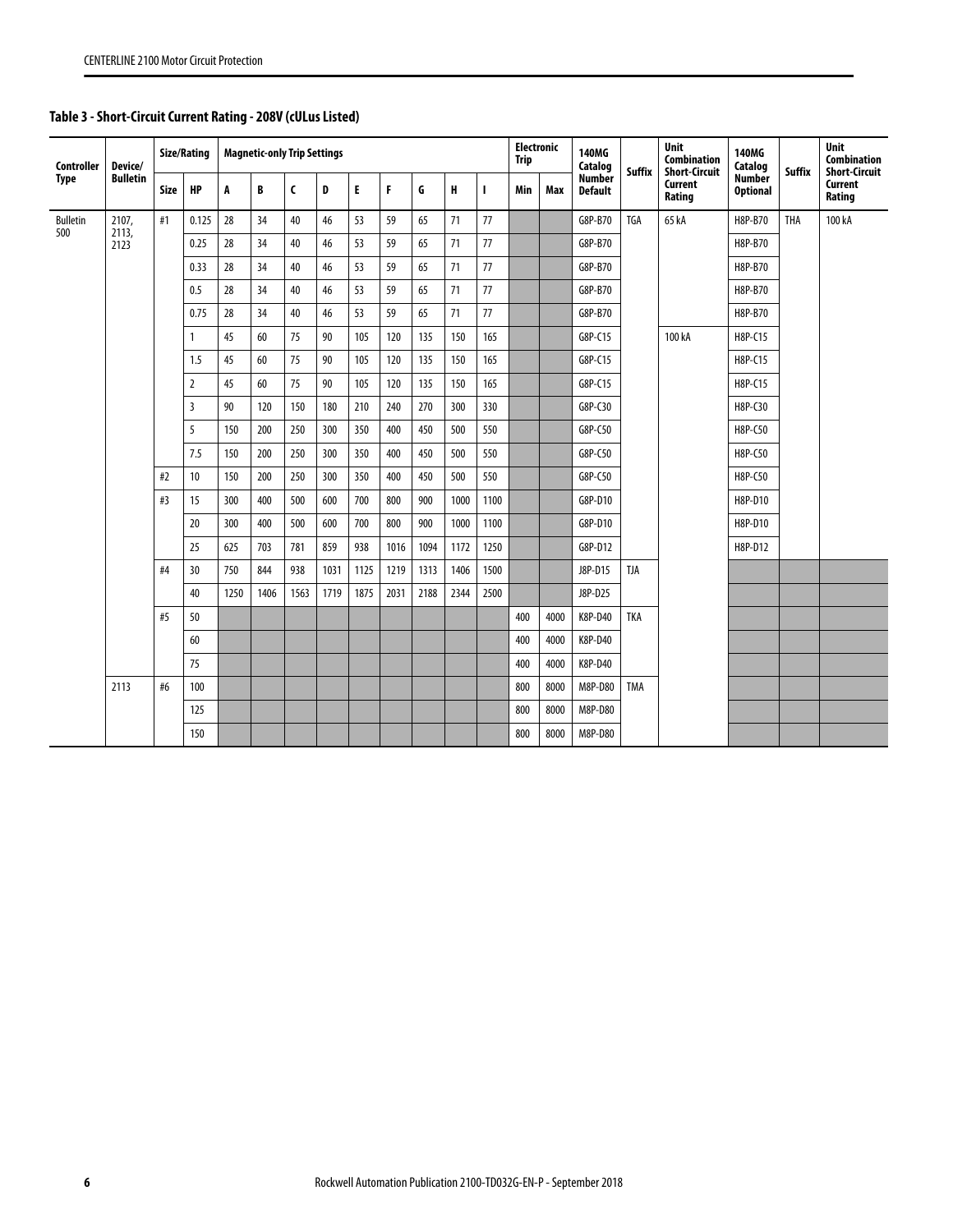| <b>Controller</b><br><b>Type</b> | Device/         |      | Size/Rating    |      |      | <b>Magnetic-only Trip Settings</b> |      |      |      |      |      |      | <b>Electronic</b><br><b>Trip</b> |      | 140MG<br>Catalog                | <b>Suffix</b> | Unit<br><b>Combination</b><br><b>Short-Circuit</b> | 140MG<br>Catalog                 | <b>Suffix</b>      | <b>Unit</b><br><b>Combination</b><br><b>Short-Circuit</b> |
|----------------------------------|-----------------|------|----------------|------|------|------------------------------------|------|------|------|------|------|------|----------------------------------|------|---------------------------------|---------------|----------------------------------------------------|----------------------------------|--------------------|-----------------------------------------------------------|
|                                  | <b>Bulletin</b> | Size | HP             | A    | B    | C                                  | D    | E    | F    | G    | Н    | п    | Min                              | Max  | <b>Number</b><br><b>Default</b> |               | Current<br>Rating                                  | <b>Number</b><br><b>Optional</b> |                    | Current<br>Rating                                         |
| <b>Bulletin</b><br>500           | 2107,<br>2113,  | #1   | 0.125          | 12   | 15   | 17                                 | 20   | 23   | 25   | 28   | 30   | 33   |                                  |      | G8P-B30                         | <b>TGA</b>    | 65 kA                                              | H8P-B30                          | <b>THA</b>         | 100 kA                                                    |
|                                  | 2123            |      | 0.25           | 12   | 15   | 17                                 | 20   | 23   | 25   | 28   | 30   | 33   |                                  |      | G8P-B30                         |               |                                                    | H8P-B30                          |                    |                                                           |
|                                  |                 |      | 0.33           | 12   | 15   | 17                                 | 20   | 23   | 25   | 28   | 30   | 33   |                                  |      | G8P-B30                         |               |                                                    | H8P-B30                          |                    |                                                           |
|                                  |                 |      | 0.5            | 12   | 15   | 17                                 | 20   | 23   | 25   | 28   | 30   | 33   |                                  |      | G8P-B30                         |               |                                                    | H8P-B30                          |                    |                                                           |
|                                  |                 |      | 0.75           | 28   | 34   | 40                                 | 46   | 53   | 59   | 65   | 71   | 77   |                                  |      | G8P-B70                         |               |                                                    | H8P-B70                          |                    |                                                           |
|                                  |                 |      | $\mathbf{1}$   | 28   | 34   | 40                                 | 46   | 53   | 59   | 65   | 71   | 77   |                                  |      | G8P-B70                         |               |                                                    | H8P-B70                          |                    |                                                           |
|                                  |                 |      | 1.5            | 45   | 60   | 75                                 | 90   | 105  | 120  | 135  | 150  | 165  |                                  |      | G8P-C15                         |               | 100 kA                                             | H8P-C15                          |                    |                                                           |
|                                  |                 |      | $\overline{2}$ | 45   | 60   | 75                                 | 90   | 105  | 120  | 135  | 150  | 165  |                                  |      | G8P-C15                         |               |                                                    | H8P-C15                          |                    |                                                           |
|                                  |                 |      | $\overline{3}$ | 90   | 120  | 150                                | 180  | 210  | 240  | 270  | 300  | 330  |                                  |      | G8P-C30                         |               |                                                    | H8P-C30                          |                    |                                                           |
|                                  |                 |      | 5              | 90   | 120  | 150                                | 180  | 210  | 240  | 270  | 300  | 330  |                                  |      | G8P-C30                         |               |                                                    | H8P-C30                          | H8P-C50<br>H8P-C50 |                                                           |
|                                  |                 |      | 7.5            | 150  | 200  | 250                                | 300  | 350  | 400  | 450  | 500  | 550  |                                  |      | G8P-C50                         |               |                                                    |                                  |                    |                                                           |
|                                  |                 | #2   | 10             | 150  | 200  | 250                                | 300  | 350  | 400  | 450  | 500  | 550  |                                  |      | G8P-C50                         |               |                                                    |                                  |                    |                                                           |
|                                  |                 |      | 15             | 300  | 400  | 500                                | 600  | 700  | 800  | 900  | 1000 | 1100 |                                  |      | G8P-D10                         |               |                                                    | H8P-D10                          |                    |                                                           |
|                                  |                 | #3   | 20             | 300  | 400  | 500                                | 600  | 700  | 800  | 900  | 1000 | 1100 |                                  |      | G8P-D10                         |               |                                                    | H8P-D10                          |                    |                                                           |
|                                  |                 |      | 25             | 625  | 703  | 781                                | 859  | 938  | 1016 | 1094 | 1172 | 1250 |                                  |      | $G8P-D12$                       |               |                                                    | H8P-D12                          |                    |                                                           |
|                                  |                 |      | 30             | 625  | 703  | 781                                | 859  | 938  | 1016 | 1094 | 1172 | 1250 |                                  |      | G8P-D12                         |               |                                                    | H8P-D12                          |                    |                                                           |
|                                  |                 | #4   | 40             | 1000 | 1125 | 1250                               | 1375 | 1500 | 1625 | 1750 | 1875 | 2000 |                                  |      | J8P-D20                         | <b>TJA</b>    |                                                    |                                  |                    |                                                           |
|                                  |                 |      | 50             | 1250 | 1406 | 1563                               | 1719 | 1875 | 2031 | 2188 | 2344 | 2500 |                                  |      | J8P-D25                         |               |                                                    |                                  |                    |                                                           |
|                                  |                 | #5   | 60             |      |      |                                    |      |      |      |      |      |      | 400                              | 4000 | K8P-D40                         | <b>TKA</b>    |                                                    |                                  |                    |                                                           |
|                                  |                 |      | 75             |      |      |                                    |      |      |      |      |      |      | 400                              | 4000 | K8P-D40                         |               |                                                    |                                  |                    |                                                           |
|                                  |                 |      | 100            |      |      |                                    |      |      |      |      |      |      | 400                              | 4000 | K8P-D40                         |               |                                                    |                                  |                    |                                                           |
|                                  | 2113            | #6   | 125            |      |      |                                    |      |      |      |      |      |      | 800                              | 8000 | M8P-D80                         | <b>TMA</b>    |                                                    |                                  |                    |                                                           |
|                                  |                 |      | 150            |      |      |                                    |      |      |      |      |      |      | 800                              | 8000 | M8P-D80                         |               |                                                    |                                  |                    |                                                           |
|                                  |                 |      | 200            |      |      |                                    |      |      |      |      |      |      | 800                              | 8000 | M8P-D80                         |               |                                                    |                                  |                    |                                                           |

# **Table 4 - Short-Circuit Current Rating - 240V (cULus Listed)**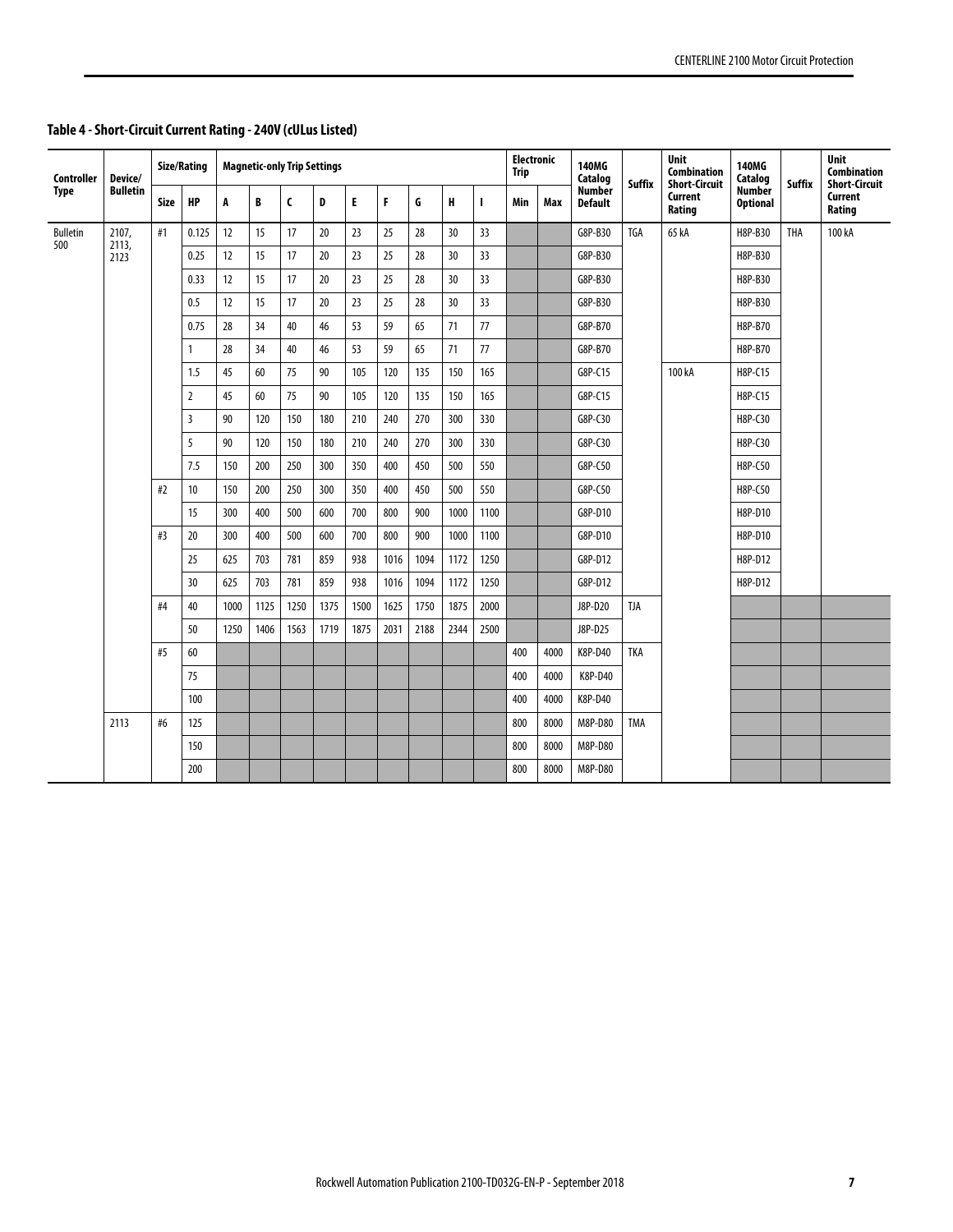|                    |                            |      | Size/Rating    | <b>Magnetic-only Trip Settings</b> |      |      |        |      |                                                |      |      |              |     | <b>Electronic Trip</b> |                                                     |               |                                                                                |                                                      |               |                                                                                |  |  |
|--------------------|----------------------------|------|----------------|------------------------------------|------|------|--------|------|------------------------------------------------|------|------|--------------|-----|------------------------|-----------------------------------------------------|---------------|--------------------------------------------------------------------------------|------------------------------------------------------|---------------|--------------------------------------------------------------------------------|--|--|
| Controller<br>Type | Device/<br><b>Bulletin</b> | Size | HP             | A                                  | B    | C    | D      | E    | F                                              | G    | H    | $\mathbf{I}$ | Min | Max                    | <b>140MG</b><br>Catalog<br>Number<br><b>Default</b> | <b>Suffix</b> | <b>Unit</b><br><b>Combination</b><br><b>Short-Circuit</b><br>Current<br>Rating | 140MG<br>Catalog<br><b>Number</b><br><b>Optional</b> | <b>Suffix</b> | <b>Unit</b><br><b>Combination</b><br><b>Short-Circuit</b><br>Current<br>Rating |  |  |
| <b>Bulletin</b>    | 2107,                      | #1   | 0.125          | 12                                 | 15   | 17   | 20     | 23   | 25                                             | 28   | 30   | 33           |     |                        | G8P-B30                                             | <b>TGA</b>    | 65 kA                                                                          | H8P-B30                                              | <b>THA</b>    | 100 kA                                                                         |  |  |
| 500                | 2113,<br>2123              |      | 0.25           | 12                                 | 15   | 17   | 20     | 23   | 25                                             | 28   | 30   | 33           |     |                        | G8P-B30                                             |               |                                                                                | H8P-B30                                              |               |                                                                                |  |  |
|                    |                            |      | 0.33           | 12                                 | 15   | 17   | 20     | 23   | 25                                             | 28   | 30   | 33           |     |                        | G8P-B30                                             |               |                                                                                | H8P-B30                                              |               |                                                                                |  |  |
|                    |                            |      | 0.5            | 12                                 | 15   | 17   | $20\,$ | 23   | 25                                             | 28   | 30   | 33           |     |                        | G8P-B30                                             |               |                                                                                | H8P-B30                                              |               |                                                                                |  |  |
|                    |                            |      | 0.75           | 12                                 | 15   | 17   | 20     | 23   | 25                                             | 28   | 30   | 33           |     |                        | G8P-B30                                             |               |                                                                                | H8P-B30                                              |               |                                                                                |  |  |
|                    |                            |      | 1              | 28                                 | 34   | 40   | 46     | 53   | 59                                             | 65   | 71   | 77           |     |                        | G8P-B70                                             |               |                                                                                | H8P-B70                                              |               |                                                                                |  |  |
|                    |                            |      | 1.5            | 28                                 | 34   | 40   | 46     | 53   | 59                                             | 65   | 71   | 77           |     |                        | G8P-B70                                             |               |                                                                                | H8P-B70                                              |               |                                                                                |  |  |
|                    |                            |      | $\overline{2}$ | 28                                 | 34   | 40   | 46     | 53   | 59                                             | 65   | 71   | 77           |     |                        | G8P-B70                                             |               |                                                                                | H8P-B70                                              |               |                                                                                |  |  |
|                    |                            |      | $\overline{3}$ | 45                                 | 60   | 75   | 90     | 105  | 120                                            | 135  | 150  | 165          |     |                        | G8P-C15                                             |               | 100 kA                                                                         | H8P-C15                                              |               |                                                                                |  |  |
|                    |                            |      | 5              | 45                                 | 60   | 75   | 90     | 105  | 120                                            | 135  | 150  | 165          |     |                        | G8P-C15                                             |               |                                                                                | H8P-C15                                              |               |                                                                                |  |  |
|                    |                            |      | 7.5            | 90                                 | 120  | 150  | 180    | 210  | 240                                            | 270  | 300  | 330          |     |                        | G8P-C30                                             |               |                                                                                | H8P-C30                                              |               |                                                                                |  |  |
|                    |                            |      | 10             | 90                                 | 120  | 150  | 180    | 210  | 240<br>270<br>300<br>330<br>G8P-C30<br>H8P-C30 |      |      |              |     |                        |                                                     |               |                                                                                |                                                      |               |                                                                                |  |  |
|                    |                            | #2   | 15             | 150                                | 200  | 250  | 300    | 350  | 400                                            | 450  | 500  | 550          |     |                        | G8P-C50                                             |               |                                                                                | H8P-C50                                              |               |                                                                                |  |  |
|                    |                            |      | 20             | 150                                | 200  | 250  | 300    | 350  | 400                                            | 450  | 500  | 550          |     |                        | G8P-C50                                             |               |                                                                                | H8P-C50                                              |               |                                                                                |  |  |
|                    |                            |      | 25             | 150                                | 200  | 250  | 300    | 350  | 400                                            | 450  | 500  | 550          |     |                        | G8P-C50                                             |               |                                                                                | H8P-C50                                              |               |                                                                                |  |  |
|                    |                            | #3   | 30             | 300                                | 400  | 500  | 600    | 700  | 800                                            | 900  | 1000 | 1100         |     |                        | G8P-D10                                             |               |                                                                                | H8P-D10<br>H8P-D12                                   |               |                                                                                |  |  |
|                    |                            |      | 40             | 625                                | 703  | 781  | 859    | 938  | 1016                                           | 1094 | 1172 | 1250         |     |                        | G8P-D12                                             |               |                                                                                |                                                      |               |                                                                                |  |  |
|                    |                            |      | 50             | 625                                | 703  | 781  | 859    | 938  | 1016                                           | 1094 | 1172 | 1250         |     |                        | G8P-D12                                             |               |                                                                                | H8P-D12                                              |               |                                                                                |  |  |
|                    |                            | #4   | 60             | 1000                               | 1125 | 1250 | 1375   | 1500 | 1625                                           | 1750 | 1875 | 2000         |     |                        | J8P-D20                                             | TJA           |                                                                                |                                                      |               |                                                                                |  |  |
|                    |                            |      | 75             | 1250                               | 1406 | 1563 | 1719   | 1875 | 2031                                           | 2188 | 2344 | 2500         |     |                        | J8P-D25                                             |               |                                                                                |                                                      |               |                                                                                |  |  |
|                    |                            | #5   | 100            |                                    |      |      |        |      |                                                |      |      |              | 400 | 4000                   | K8P-D40                                             | <b>TKA</b>    |                                                                                |                                                      |               |                                                                                |  |  |
|                    |                            |      | 125            |                                    |      |      |        |      |                                                |      |      |              | 400 | 4000                   | K8P-D40                                             |               |                                                                                |                                                      |               |                                                                                |  |  |
|                    |                            |      | 150            |                                    |      |      |        |      |                                                |      |      |              | 400 | 4000                   | K8P-D40                                             |               |                                                                                |                                                      |               |                                                                                |  |  |
|                    |                            |      | 200            |                                    |      |      |        |      |                                                |      |      |              | 800 | 8000                   | M8P-D80                                             |               |                                                                                |                                                      |               |                                                                                |  |  |
|                    |                            | #6   | 250            |                                    |      |      |        |      |                                                |      |      |              | 800 | 8000                   | M8P-D80                                             | <b>TMA</b>    |                                                                                |                                                      |               |                                                                                |  |  |
|                    |                            |      | 300            |                                    |      |      |        |      |                                                |      |      |              | 800 | 8000                   | M8P-D80                                             |               |                                                                                |                                                      |               |                                                                                |  |  |

# **Table 5 - Short-Circuit Current Rating - 380V (units at this voltage are not cULus Listed)**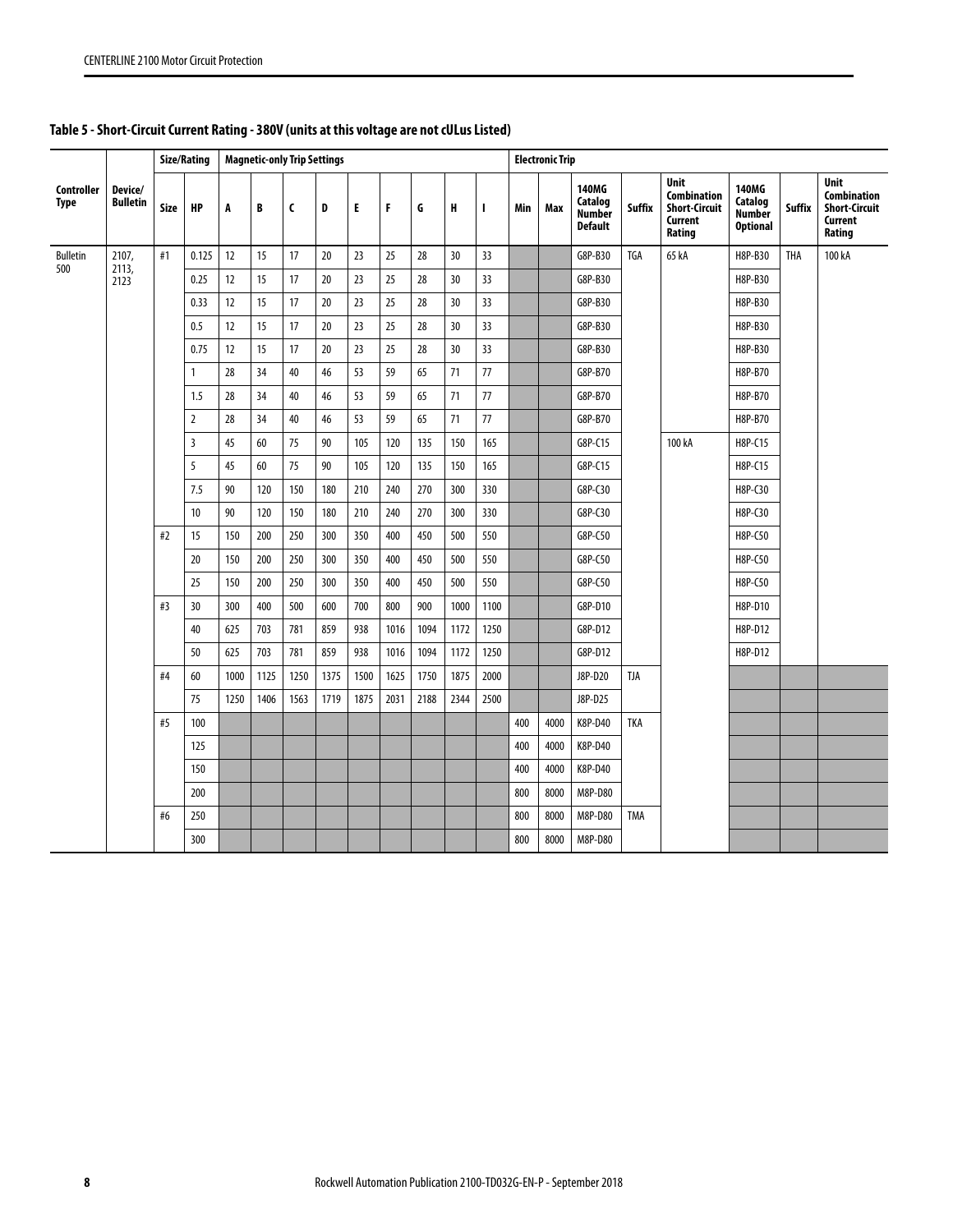| Controller             | Device/         |      | Size/Rating    |      | <b>Magnetic-only Trip Settings</b> |              |      |      |      |      |      |              | <b>Electronic</b><br><b>Trip</b> |      | <b>140MG</b><br>Catalog         | <b>Suffix</b> | <b>Unit</b><br><b>Combination</b><br><b>Short-Circuit</b> | 140MG<br>Catalog                 | <b>Suffix</b> | <b>Unit</b><br>Combination<br><b>Short-Circuit</b> |
|------------------------|-----------------|------|----------------|------|------------------------------------|--------------|------|------|------|------|------|--------------|----------------------------------|------|---------------------------------|---------------|-----------------------------------------------------------|----------------------------------|---------------|----------------------------------------------------|
| <b>Type</b>            | <b>Bulletin</b> | Size | <b>HP</b>      | A    | B                                  | $\mathsf{C}$ | D    | E    | F    | G    | H    | $\mathbf{I}$ | Min                              | Max  | <b>Number</b><br><b>Default</b> |               | Current<br>Rating                                         | <b>Number</b><br><b>Optional</b> |               | Current<br>Rating                                  |
| <b>Bulletin</b><br>500 | 2107,<br>2113,  | #1   | 0.125          | 12   | 15                                 | 17           | 20   | 23   | 25   | 28   | 30   | 33           |                                  |      | G8P-B30                         | TGA           | 65 kA                                                     | H8P-B30                          | <b>THA</b>    | 100 kA                                             |
|                        | 2123            |      | 0.25           | 12   | 15                                 | 17           | 20   | 23   | 25   | 28   | 30   | 33           |                                  |      | G8P-B30                         |               |                                                           | H8P-B30                          |               |                                                    |
|                        |                 |      | 0.33           | 12   | 15                                 | 17           | 20   | 23   | 25   | 28   | 30   | 33           |                                  |      | G8P-B30                         |               |                                                           | H8P-B30                          |               |                                                    |
|                        |                 |      | 0.5            | 12   | 15                                 | 17           | 20   | 23   | 25   | 28   | 30   | 33           |                                  |      | G8P-B30                         |               |                                                           | H8P-B30                          |               |                                                    |
|                        |                 |      | 0.75           | 12   | 15                                 | 17           | 20   | 23   | 25   | 28   | 30   | 33           |                                  |      | G8P-B30                         |               |                                                           | H8P-B30                          |               |                                                    |
|                        |                 |      | 1              | 12   | 15                                 | 17           | 20   | 23   | 25   | 28   | 30   | 33           |                                  |      | G8P-B30                         |               |                                                           | H8P-B30                          |               |                                                    |
|                        |                 |      | 1.5            | 28   | 34                                 | 40           | 46   | 53   | 59   | 65   | 71   | 77           |                                  |      | G8P-B70                         |               |                                                           | H8P-B70                          |               |                                                    |
|                        |                 |      | $\overline{2}$ | 28   | 34                                 | 40           | 46   | 53   | 59   | 65   | 71   | 77           |                                  |      | G8P-B70                         |               |                                                           | H8P-B70                          |               |                                                    |
|                        |                 |      | $\overline{3}$ | 45   | 60                                 | 75           | 90   | 105  | 120  | 135  | 150  | 165          |                                  |      | G8P-C15                         |               | 100 kA                                                    | H8P-C15                          |               |                                                    |
|                        |                 |      | $\overline{5}$ | 45   | 60                                 | 75           | 90   | 105  | 120  | 135  | 150  | 165          |                                  |      | G8P-C15                         |               |                                                           | H8P-C15                          |               |                                                    |
|                        |                 |      | 7.5            | 90   | 120                                | 150          | 180  | 210  | 240  | 270  | 300  | 330          |                                  |      | G8P-C30                         |               |                                                           | H8P-C30                          |               |                                                    |
|                        |                 |      | 10             | 90   | 120                                | 150          | 180  | 210  | 240  | 270  | 300  | 330          |                                  |      | G8P-C30                         |               |                                                           | H8P-C30                          |               |                                                    |
|                        |                 | #2   | 15             | 150  | 200                                | 250          | 300  | 350  | 400  | 450  | 500  | 550          |                                  |      | G8P-C50                         |               |                                                           | H8P-C50                          |               |                                                    |
|                        |                 |      | 20             | 150  | 200                                | 250          | 300  | 350  | 400  | 450  | 500  | 550          |                                  |      | G8P-C50                         |               |                                                           | H8P-C50                          |               |                                                    |
|                        |                 |      | 25             | 150  | 200                                | 250          | 300  | 350  | 400  | 450  | 500  | 550          |                                  |      | G8P-C50                         |               |                                                           | H8P-C50                          |               |                                                    |
|                        |                 | #3   | 30             | 300  | 400                                | 500          | 600  | 700  | 800  | 900  | 1000 | 1100         |                                  |      | G8P-D10                         |               |                                                           | H8P-D10                          |               |                                                    |
|                        |                 |      | 40             | 300  | 400                                | 500          | 600  | 700  | 800  | 900  | 1000 | 1100         |                                  |      | G8P-D10                         |               |                                                           | H8P-D10                          |               |                                                    |
|                        |                 |      | 50             | 300  | 400                                | 500          | 600  | 700  | 800  | 900  | 1000 | 1100         |                                  |      | G8P-D10                         |               |                                                           | H8P-D10                          |               |                                                    |
|                        |                 | #4   | 60             | 750  | 844                                | 938          | 1031 | 1125 | 1219 | 1313 | 1406 | 1500         |                                  |      | J8P-D15                         | <b>TJA</b>    |                                                           |                                  |               |                                                    |
|                        |                 |      | 75             | 875  | 984                                | 1094         | 1203 | 1313 | 1422 | 1531 | 1641 | 1750         |                                  |      | J8P-D17                         |               |                                                           |                                  |               |                                                    |
|                        |                 |      | 100            | 1250 | 1406                               | 1563         | 1719 | 1875 | 2031 | 2188 | 2344 | 2500         |                                  |      | J8P-D25                         |               |                                                           |                                  |               |                                                    |
|                        |                 | #5   | 125            |      |                                    |              |      |      |      |      |      |              | 400                              | 4000 | K8P-D40                         | <b>TKA</b>    |                                                           |                                  |               |                                                    |
|                        |                 |      | 150            |      |                                    |              |      |      |      |      |      |              | 400                              | 4000 | K8P-D40                         |               |                                                           |                                  |               |                                                    |
|                        |                 |      | 200            |      |                                    |              |      |      |      |      |      |              | 400                              | 4000 | K8P-D40                         |               |                                                           |                                  |               |                                                    |
|                        | 2113            | #6   | 250            |      |                                    |              |      |      |      |      |      |              | 800                              | 8000 | M8P-<br><b>D80</b>              | <b>TMA</b>    |                                                           |                                  |               |                                                    |
|                        |                 |      | 300            |      |                                    |              |      |      |      |      |      |              | 800                              | 8000 | M8P-<br><b>D80</b>              |               |                                                           |                                  |               |                                                    |
|                        |                 |      | 350            |      |                                    |              |      |      |      |      |      |              | 800                              | 8000 | M8P-<br>D80                     |               |                                                           |                                  |               |                                                    |
|                        |                 |      | 400            |      |                                    |              |      |      |      |      |      |              | 800                              | 8000 | M8P-<br>D80                     |               |                                                           |                                  |               |                                                    |

# **Table 6 - Short-Circuit Current Rating - 480V (cULus Listed)**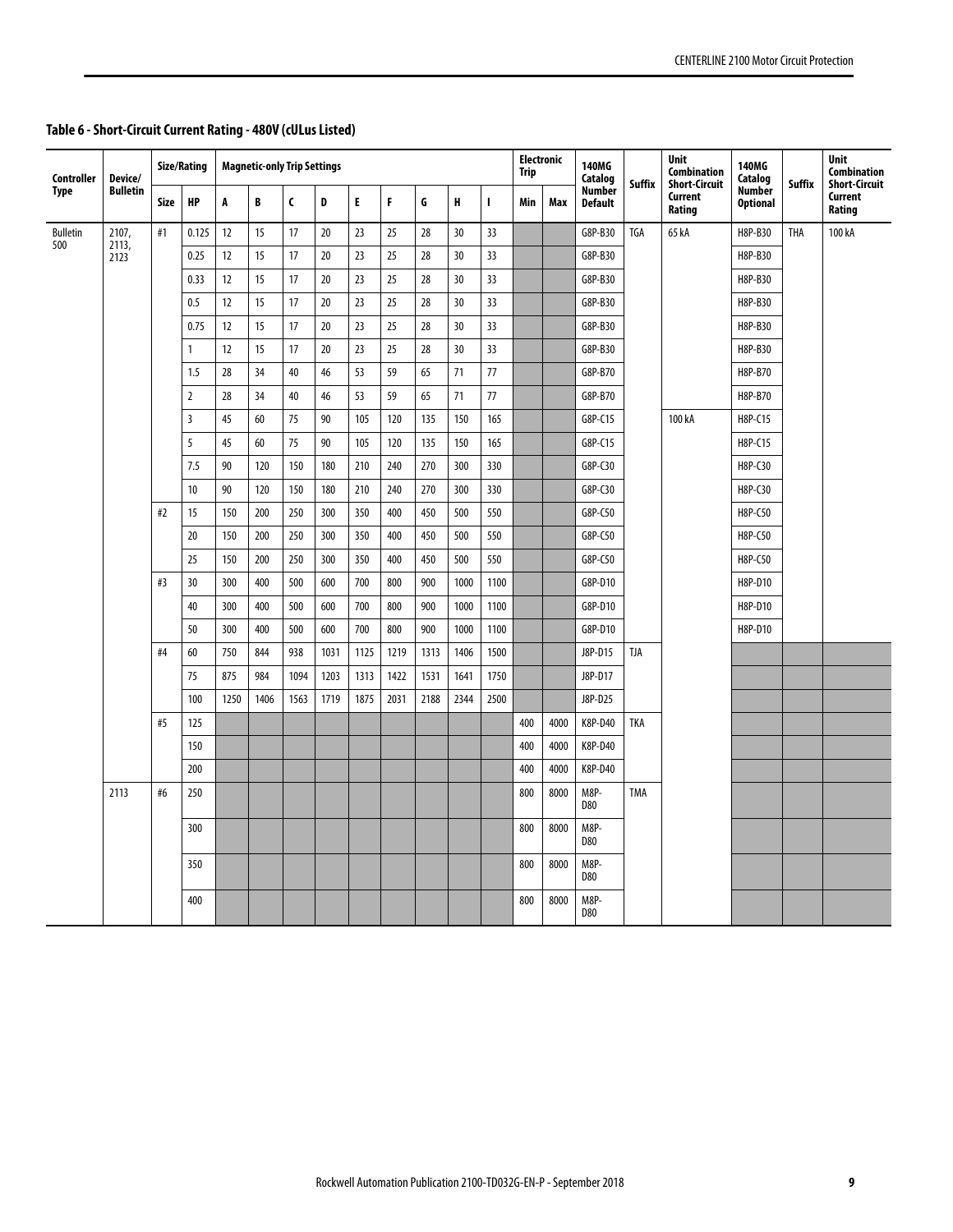| <b>Controller</b><br><b>Type</b> | Device/         |      | Size/Rating    |     | <b>Magnetic-only Trip Settings</b> |              |      |      |      |      |      |      | <b>Electronic</b><br><b>Trip</b> |     | 140MG<br>Catalog                | <b>Suffix</b> | <b>Unit</b><br><b>Combination</b><br><b>Short-Circuit</b> | <b>140MG</b><br>Catalog          | <b>Suffix</b> | Unit<br><b>Combination</b><br><b>Short-Circuit</b> |  |
|----------------------------------|-----------------|------|----------------|-----|------------------------------------|--------------|------|------|------|------|------|------|----------------------------------|-----|---------------------------------|---------------|-----------------------------------------------------------|----------------------------------|---------------|----------------------------------------------------|--|
|                                  | <b>Bulletin</b> | Size | <b>HP</b>      | A   | B                                  | $\mathsf{C}$ | D    | E    | F    | G    | H    | L    | Min                              | Max | <b>Number</b><br><b>Default</b> |               | Current<br>Rating                                         | <b>Number</b><br><b>Optional</b> |               | Current<br>Rating                                  |  |
| <b>Bulletin</b><br>$300^{(1)}$   | 2107,<br>2113   | #1   | 0.25           | 12  | 15                                 | 17           | 20   | 23   | 25   | 28   | 30   | 33   |                                  |     | G8P-B30                         | <b>TGA</b>    | 65 kA                                                     | H8P-B30                          | <b>THA</b>    | 65 kA                                              |  |
|                                  | Space<br>Saving |      | 0.33           | 12  | 15                                 | 17           | 20   | 23   | 25   | 28   | 30   | 33   |                                  |     | G8P-B30                         |               |                                                           | H8P-B30                          |               |                                                    |  |
|                                  | <b>NEMA</b>     |      | 0.5            | 12  | 15                                 | 17           | 20   | 23   | 25   | 28   | 30   | 33   |                                  |     | G8P-B30                         |               |                                                           | H8P-B30                          |               |                                                    |  |
|                                  |                 |      | 0.75           | 12  | 15                                 | 17           | 20   | 23   | 25   | 28   | 30   | 33   |                                  |     | G8P-B30                         |               |                                                           | H8P-B30                          |               |                                                    |  |
|                                  |                 |      | 1              | 12  | 15                                 | 17           | 20   | 23   | 25   | 28   | 30   | 33   |                                  |     | G8P-B30                         |               |                                                           | H8P-B30                          |               |                                                    |  |
|                                  |                 |      | 1.5            | 28  | 34                                 | 40           | 46   | 53   | 59   | 65   | 71   | 77   |                                  |     | G8P-B70                         |               |                                                           | H8P-B70                          |               |                                                    |  |
|                                  |                 |      | $\overline{2}$ | 28  | 34                                 | 40           | 46   | 53   | 59   | 65   | 71   | 77   |                                  |     | G8P-B70                         |               |                                                           | H8P-B70                          |               |                                                    |  |
|                                  |                 |      | $\overline{3}$ | 45  | 60                                 | 75           | 90   | 105  | 120  | 135  | 150  | 165  |                                  |     | G8P-C15                         |               |                                                           | H8P-C15                          |               |                                                    |  |
|                                  |                 |      | 5              | 45  | 60                                 | 75           | 90   | 105  | 120  | 135  | 150  | 165  |                                  |     | G8P-C15                         |               |                                                           | H8P-C15                          |               |                                                    |  |
|                                  |                 |      | 7.5            | 90  | 120                                | 150          | 180  | 210  | 240  | 270  | 300  | 330  |                                  |     | G8P-C30                         |               |                                                           | H8P-C30                          |               |                                                    |  |
|                                  |                 |      | 10             | 90  | 120                                | 150          | 180  | 210  | 240  | 270  | 300  | 330  |                                  |     | G8P-C30                         |               |                                                           | H8P-C30                          |               |                                                    |  |
|                                  |                 | #2   | 15             | 150 | 200                                | 250          | 300  | 350  | 400  | 450  | 500  | 550  |                                  |     | G8P-C50                         |               |                                                           | H8P-C50                          |               |                                                    |  |
|                                  |                 |      | 20             | 150 | 200                                | 250          | 300  | 350  | 400  | 450  | 500  | 550  |                                  |     | G8P-C50                         |               |                                                           | H8P-C50<br>H8P-C50               |               |                                                    |  |
|                                  |                 |      | 25             | 150 | 200                                | 250          | 300  | 350  | 400  | 450  | 500  | 550  |                                  |     | G8P-C50                         |               |                                                           |                                  |               |                                                    |  |
|                                  |                 | #3   | 30             | 300 | 400                                | 500          | 600  | 700  | 800  | 900  | 1000 | 1100 |                                  |     | G8P-D10                         |               |                                                           | H8P-D10                          |               |                                                    |  |
|                                  |                 |      | 40             | 300 | 400                                | 500          | 600  | 700  | 800  | 900  | 1000 | 1100 |                                  |     | G8P-D10                         |               |                                                           | H8P-D10                          |               |                                                    |  |
|                                  |                 |      | 50             | 300 | 400                                | 500          | 600  | 700  | 800  | 900  | 1000 | 1100 |                                  |     | G8P-D10                         |               |                                                           | H8P-D10                          |               |                                                    |  |
|                                  | 2113<br>Space   | #4   | 60             | 750 | 844                                | 938          | 1031 | 1125 | 1219 | 1313 | 1406 | 1500 |                                  |     | J8P-D15                         | <b>TJA</b>    |                                                           |                                  |               |                                                    |  |
|                                  | Saving          |      | 75             | 825 | 984                                | 1094         | 1203 | 1313 | 1422 | 1531 | 1641 | 1750 |                                  |     | J8P-D17                         |               |                                                           |                                  |               |                                                    |  |
|                                  | <b>NEMA</b>     |      |                | 100 | 1250                               | 1406         | 1563 | 1719 | 1875 | 2031 | 2188 | 2344 | 2500                             |     |                                 | J8P-D25       |                                                           |                                  |               |                                                    |  |

(1) E300™ Electronic Overload Relay is not available with Space Saving Units.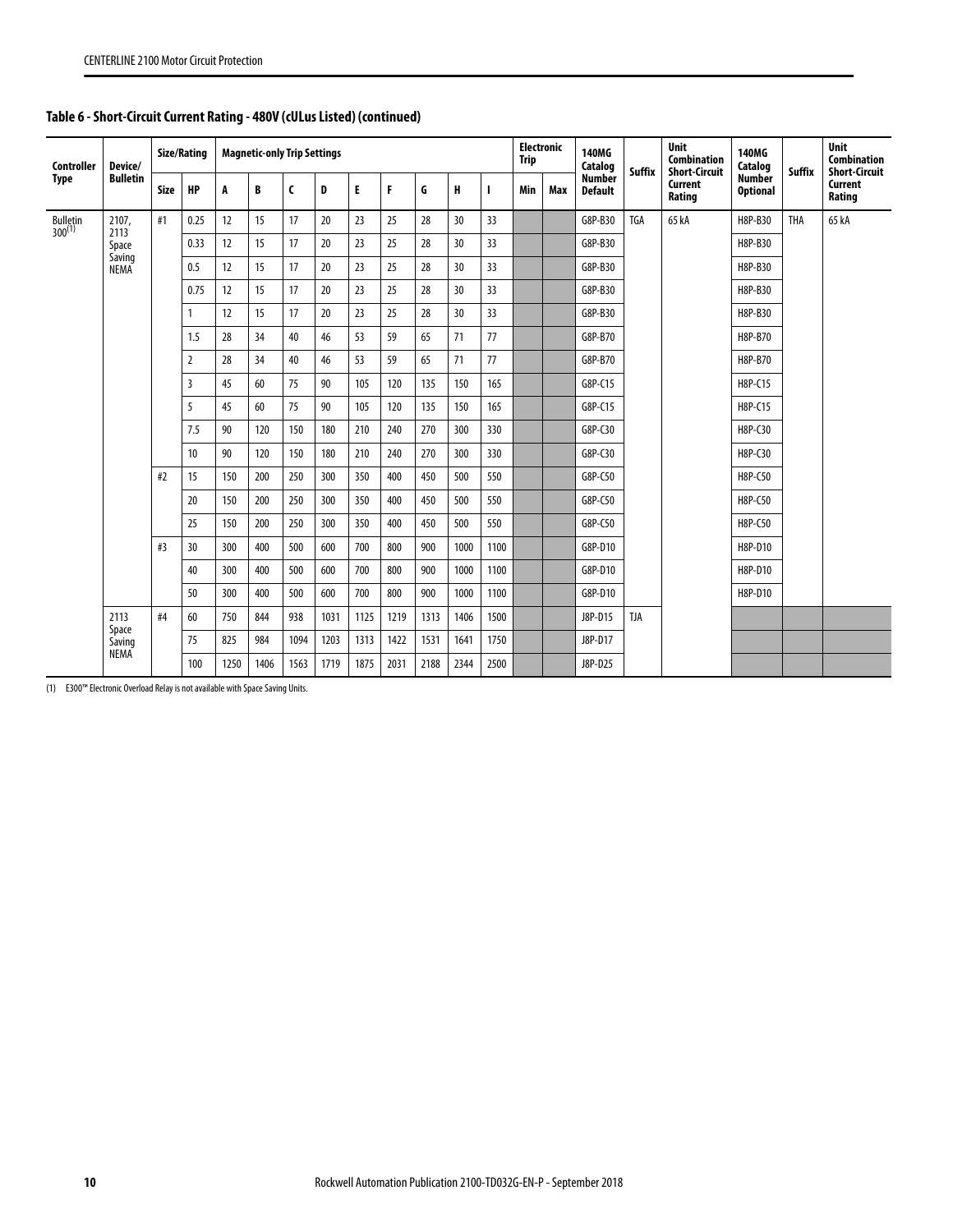| Controller             | Device/         |       | Size/Rating    |      |      | <b>Magnetic-only Trip Settings</b> |      |      |      |      |      |              | Electronic<br><b>Trip</b> |      | <b>140MG</b><br>Catalog | <b>Suffix</b> | Unit<br><b>Combination</b><br><b>Short-Circuit</b> | 140G<br>Catalog                  | <b>Suffix</b> | Unit<br><b>Combination</b><br><b>Short-Circuit</b> |
|------------------------|-----------------|-------|----------------|------|------|------------------------------------|------|------|------|------|------|--------------|---------------------------|------|-------------------------|---------------|----------------------------------------------------|----------------------------------|---------------|----------------------------------------------------|
| <b>Type</b>            | <b>Bulletin</b> | Size  | <b>HP</b>      | A    | B    | C                                  | D    | E.   | F    | G    | н    | $\mathbf{I}$ | Min                       | Max  | <b>Number</b>           |               | Current<br>Rating                                  | <b>Number</b><br><b>Optional</b> |               | Current<br>Rating                                  |
| <b>Bulletin</b><br>500 | 2107,<br>2113,  | $\#1$ | 0.125          | 12   | 15   | 17                                 | 20   | 23   | 25   | 28   | 30   | 33           |                           |      | H8P-B30                 | <b>THA</b>    | 42 kA                                              | $H15H3-C25^{(2)}$                | <b>THUL</b>   | 65 kA                                              |
|                        | 2123            |       | 0.25           | 12   | 15   | 17                                 | 20   | 23   | 25   | 28   | 30   | 33           |                           |      | H8P-B30                 |               |                                                    |                                  |               |                                                    |
|                        |                 |       | 0.33           | 12   | 15   | 17                                 | 20   | 23   | 25   | 28   | 30   | 33           |                           |      | H8P-B30                 |               |                                                    |                                  |               |                                                    |
|                        |                 |       | 0.5            | 12   | 15   | 17                                 | 20   | 23   | 25   | 28   | 30   | 33           |                           |      | H8P-B30                 |               |                                                    |                                  |               |                                                    |
|                        |                 |       | 0.75           | 12   | 15   | 17                                 | 20   | 23   | 25   | 28   | 30   | 33           |                           |      | H8P-B30                 |               |                                                    |                                  |               |                                                    |
|                        |                 |       | 1              | 12   | 15   | 17                                 | 20   | 23   | 25   | 28   | 30   | 33           |                           |      | H8P-B30                 |               |                                                    |                                  |               |                                                    |
|                        |                 |       | 1.5            | 28   | 34   | 40                                 | 46   | 53   | 59   | 65   | 71   | 77           |                           |      | H8P-B70                 |               |                                                    |                                  |               |                                                    |
|                        |                 |       | $\overline{2}$ | 28   | 34   | 40                                 | 46   | 53   | 59   | 65   | 71   | 77           |                           |      | H8P-B70                 |               |                                                    |                                  |               |                                                    |
|                        |                 |       | $\overline{3}$ | 28   | 34   | 40                                 | 46   | 53   | 59   | 65   | 71   | $77$         |                           |      | H8P-B70                 |               |                                                    |                                  |               |                                                    |
|                        |                 |       | 5              | 45   | 60   | 75                                 | 90   | 105  | 120  | 135  | 150  | 165          |                           |      | H8P-C15                 |               | 50 kA                                              |                                  |               |                                                    |
|                        |                 |       | 7.5            | 90   | 120  | 150                                | 180  | 210  | 240  | 270  | 300  | 330          |                           |      | H8P-C30                 |               |                                                    |                                  |               |                                                    |
|                        |                 |       | 10             | 90   | 120  | 150                                | 180  | 210  | 240  | 270  | 300  | 330          |                           |      | H8P-C30                 |               |                                                    |                                  |               |                                                    |
|                        |                 | #2    | 15             | 150  | 200  | 250                                | 300  | 350  | 400  | 450  | 500  | 550          |                           |      | H8P-C50                 |               |                                                    | $H15H3-C60^{(2)}$                |               |                                                    |
|                        |                 |       | 20             | 150  | 200  | 250                                | 300  | 350  | 400  | 450  | 500  | 550          |                           |      | H8P-C50                 |               |                                                    |                                  |               |                                                    |
|                        |                 |       | 25             | 150  | 200  | 250                                | 300  | 350  | 400  | 450  | 500  | 550          |                           |      | H8P-C50                 |               |                                                    |                                  |               |                                                    |
|                        |                 | #3    | 30             | 300  | 400  | 500                                | 600  | 700  | 800  | 900  | 1000 | 1100         |                           |      | H8P-D10                 |               |                                                    | H15H3-D10(2)                     |               |                                                    |
|                        |                 |       | 40             | 300  | 400  | 500                                | 600  | 700  | 800  | 900  | 1000 | 1100         |                           |      | H8P-D10                 |               |                                                    |                                  |               |                                                    |
|                        |                 |       | 50             | 300  | 400  | 500                                | 600  | 700  | 800  | 900  | 1000 | 1100         |                           |      | H8P-D10                 |               |                                                    |                                  |               |                                                    |
|                        |                 | #4    | 60             | 750  | 844  | 938                                | 1031 | 1125 | 1219 | 1313 | 1406 | 1500         |                           |      | J8P-D15                 | TJA           | 50 kA                                              | $K15H3-D30^{(3)}$                | <b>TKU</b>    | 100 kA                                             |
|                        |                 |       | 75             | 750  | 844  | 938                                | 1031 | 1125 | 1219 | 1313 | 1406 | 1500         |                           |      | J8P-D15                 |               |                                                    |                                  |               |                                                    |
|                        |                 |       | 100            | 1000 | 1125 | 1250                               | 1375 | 1500 | 1625 | 1750 | 1875 | 2000         |                           |      | J8P-D20                 |               |                                                    |                                  |               |                                                    |
|                        |                 | #5    | 125            |      |      |                                    |      |      |      |      |      |              | 400                       | 4000 | K8P-D40                 | <b>TKA</b>    | 65 kA                                              |                                  |               |                                                    |
|                        |                 |       | 150            |      |      |                                    |      |      |      |      |      |              | 400                       | 4000 | K8P-D40                 |               |                                                    |                                  |               |                                                    |
|                        |                 |       | 200            |      |      |                                    |      |      |      |      |      |              | 400                       | 4000 | K8P-D40                 |               |                                                    |                                  |               |                                                    |
|                        |                 | #6    | 250            |      |      |                                    |      |      |      |      |      |              | 800                       | 8000 | M8P-D80                 | <b>TMA</b>    | 50 kA                                              |                                  |               |                                                    |
|                        |                 |       | 300            |      |      |                                    |      |      |      |      |      |              | 800                       | 8000 | M8P-D80                 |               |                                                    |                                  |               |                                                    |
|                        |                 |       | 350            |      |      |                                    |      |      |      |      |      |              | 800                       | 8000 | M8P-D80                 |               |                                                    |                                  |               |                                                    |
|                        |                 |       | 400            |      |      |                                    |      |      |      |      |      |              | 800                       | 8000 | M8P-D80                 |               |                                                    |                                  |               |                                                    |

# <span id="page-10-0"></span>**Table 7 - Short-Circuit Current Rating - 600V (cULus Listed)**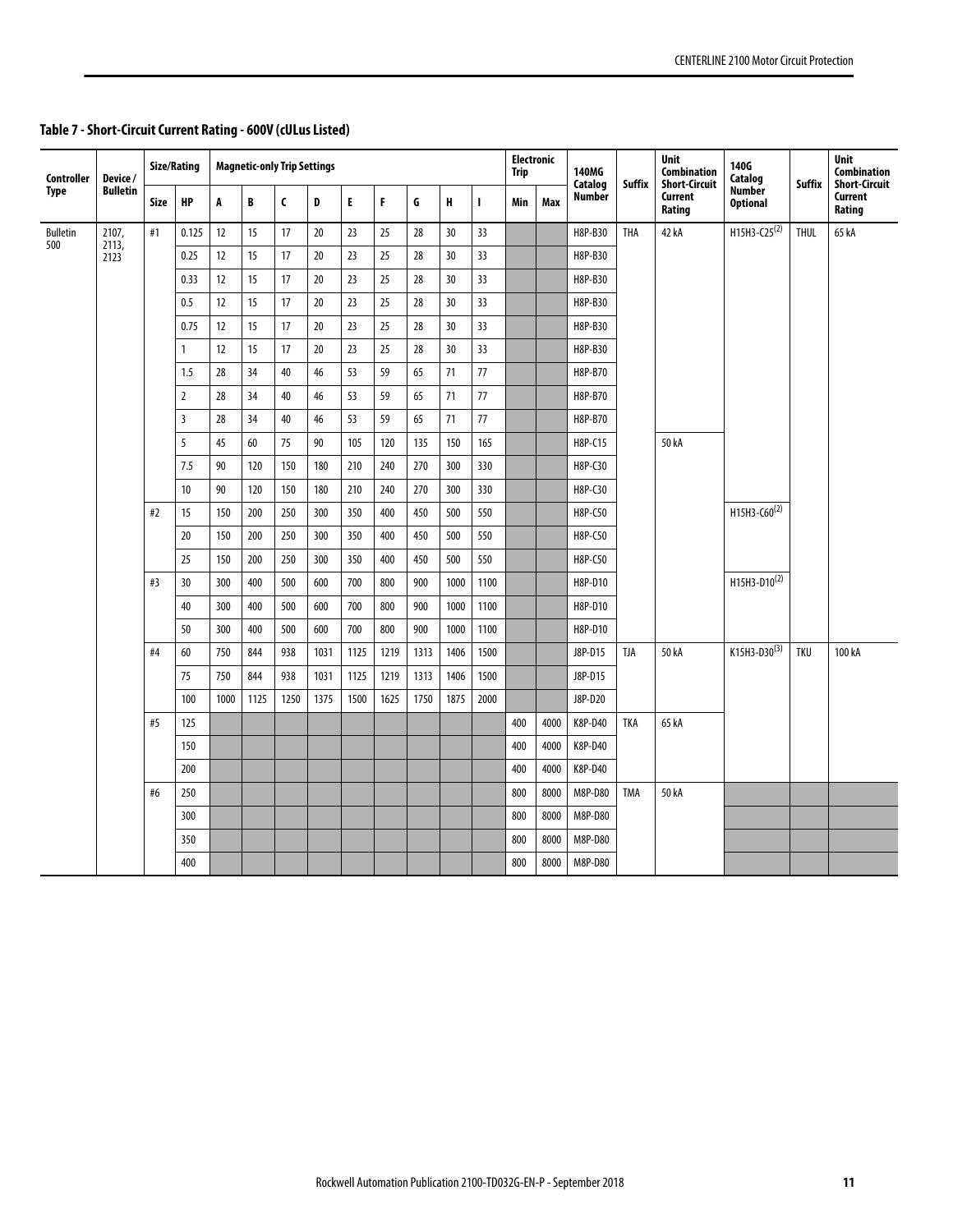#### **Table 7 - Short-Circuit Current Rating - 600V (cULus Listed) (continued)**

| <b>Controller</b>              | Device /              |      | Size/Rating    |      | <b>Magnetic-only Trip Settings</b> |              |      |      |      |      |      |              | <b>Electronic</b><br><b>Trip</b> |     | <b>140MG</b><br>Catalog | <b>Suffix</b> | <b>Unit</b><br><b>Combination</b><br><b>Short-Circuit</b> | 140G<br>Catalog                  | <b>Suffix</b> | <b>Unit</b><br><b>Combination</b><br><b>Short-Circuit</b> |
|--------------------------------|-----------------------|------|----------------|------|------------------------------------|--------------|------|------|------|------|------|--------------|----------------------------------|-----|-------------------------|---------------|-----------------------------------------------------------|----------------------------------|---------------|-----------------------------------------------------------|
| <b>Type</b>                    | <b>Bulletin</b>       | Size | <b>HP</b>      | A    | B                                  | $\mathsf{C}$ | D    | E.   | F    | G    | H    | $\mathbf{I}$ | Min                              | Max | <b>Number</b>           |               | Current<br>Rating                                         | <b>Number</b><br><b>Optional</b> |               | Current<br>Rating                                         |
| <b>Bulletin</b><br>$300^{(1)}$ | 2107,<br>2113         | #1   | 0.25           | 12   | 15                                 | 17           | 20   | 23   | 25   | 28   | 30   | 33           |                                  |     | H8P-B30                 | <b>THA</b>    | 35 kA                                                     |                                  |               |                                                           |
|                                | Space                 |      | 0.33           | 12   | 15                                 | 17           | 20   | 23   | 25   | 28   | 30   | 33           |                                  |     | H8P-B30                 |               |                                                           |                                  |               |                                                           |
|                                | Saving<br><b>NEMA</b> |      | 0.5            | 12   | 15                                 | 17           | 20   | 23   | 25   | 28   | 30   | 33           |                                  |     | H8P-B30                 |               |                                                           |                                  |               |                                                           |
|                                |                       |      | 0.75           | 12   | 15                                 | 17           | 20   | 23   | 25   | 28   | 30   | 33           |                                  |     | H8P-B30                 |               |                                                           |                                  |               |                                                           |
|                                |                       |      | $\mathbf{1}$   | 12   | 15                                 | 17           | 20   | 23   | 25   | 28   | 30   | 33           |                                  |     | H8P-B30                 |               |                                                           |                                  |               |                                                           |
|                                |                       |      | 1.5            | 28   | 34                                 | 40           | 46   | 53   | 59   | 65   | 71   | 77           |                                  |     | H8P-B70                 |               |                                                           |                                  |               |                                                           |
|                                |                       |      | $\overline{2}$ | 28   | 34                                 | 40           | 46   | 53   | 59   | 65   | 71   | 77           |                                  |     | H8P-B70                 |               |                                                           |                                  |               |                                                           |
|                                |                       |      | 3              | 28   | 34                                 | 40           | 46   | 53   | 59   | 65   | 71   | 77           |                                  |     | H8P-B70                 |               |                                                           |                                  |               |                                                           |
|                                |                       |      | 5              | 45   | 60                                 | 75           | 90   | 105  | 120  | 135  | 150  | 165          |                                  |     | H8P-C15                 |               |                                                           |                                  |               |                                                           |
|                                |                       |      | 7.5            | 90   | 120                                | 150          | 180  | 210  | 240  | 270  | 300  | 330          |                                  |     | H8P-C30                 |               |                                                           |                                  |               |                                                           |
|                                |                       |      | 10             | 90   | 120                                | 150          | 180  | 210  | 240  | 270  | 300  | 330          |                                  |     | H8P-C30                 |               |                                                           |                                  |               |                                                           |
|                                |                       | #2   | 15             | 150  | 200                                | 250          | 300  | 350  | 400  | 450  | 500  | 550          |                                  |     | H8P-C50                 |               |                                                           |                                  |               |                                                           |
|                                |                       |      | 20             | 150  | 200                                | 250          | 300  | 350  | 400  | 450  | 500  | 550          |                                  |     | H8P-C50                 |               |                                                           |                                  |               |                                                           |
|                                |                       |      | 25             | 150  | 200                                | 250          | 300  | 350  | 400  | 450  | 500  | 550          |                                  |     | H8P-C50                 |               |                                                           |                                  |               |                                                           |
|                                |                       | #3   | 30             | 300  | 400                                | 500          | 600  | 700  | 800  | 900  | 1000 | 1100         |                                  |     | H8P-D10                 |               |                                                           |                                  |               |                                                           |
|                                |                       |      | 40             | 300  | 400                                | 500          | 600  | 700  | 800  | 900  | 1000 | 1100         |                                  |     | H8P-D10                 |               |                                                           |                                  |               |                                                           |
|                                |                       |      | 50             | 300  | 400                                | 500          | 600  | 700  | 800  | 900  | 1000 | 1100         |                                  |     | H8P-D10                 |               |                                                           |                                  |               |                                                           |
|                                |                       | #4   | 60             | 750  | 844                                | 938          | 1031 | 1125 | 1219 | 1313 | 1406 | 1500         |                                  |     | J8P-D15                 | <b>TJA</b>    |                                                           |                                  |               |                                                           |
|                                |                       |      | 75             | 750  | 844                                | 938          | 1031 | 1125 | 1219 | 1313 | 1406 | 1500         |                                  |     | J8P-D15                 |               |                                                           |                                  |               |                                                           |
|                                |                       |      | 100            | 1000 | 1125                               | 1250         | 1375 | 1500 | 1625 | 1750 | 1875 | 2000         |                                  |     | J8P-D20                 |               |                                                           |                                  |               |                                                           |

(1) E300 Electronic Overload Relay is not available with Space Saving Units.<br>(2) For details on 140G-H15H3-\_\_\_\_ breakers, see <u>Table 11</u>.

(3) For details on 140G-K15H3-\_\_\_ breakers, see Table 11.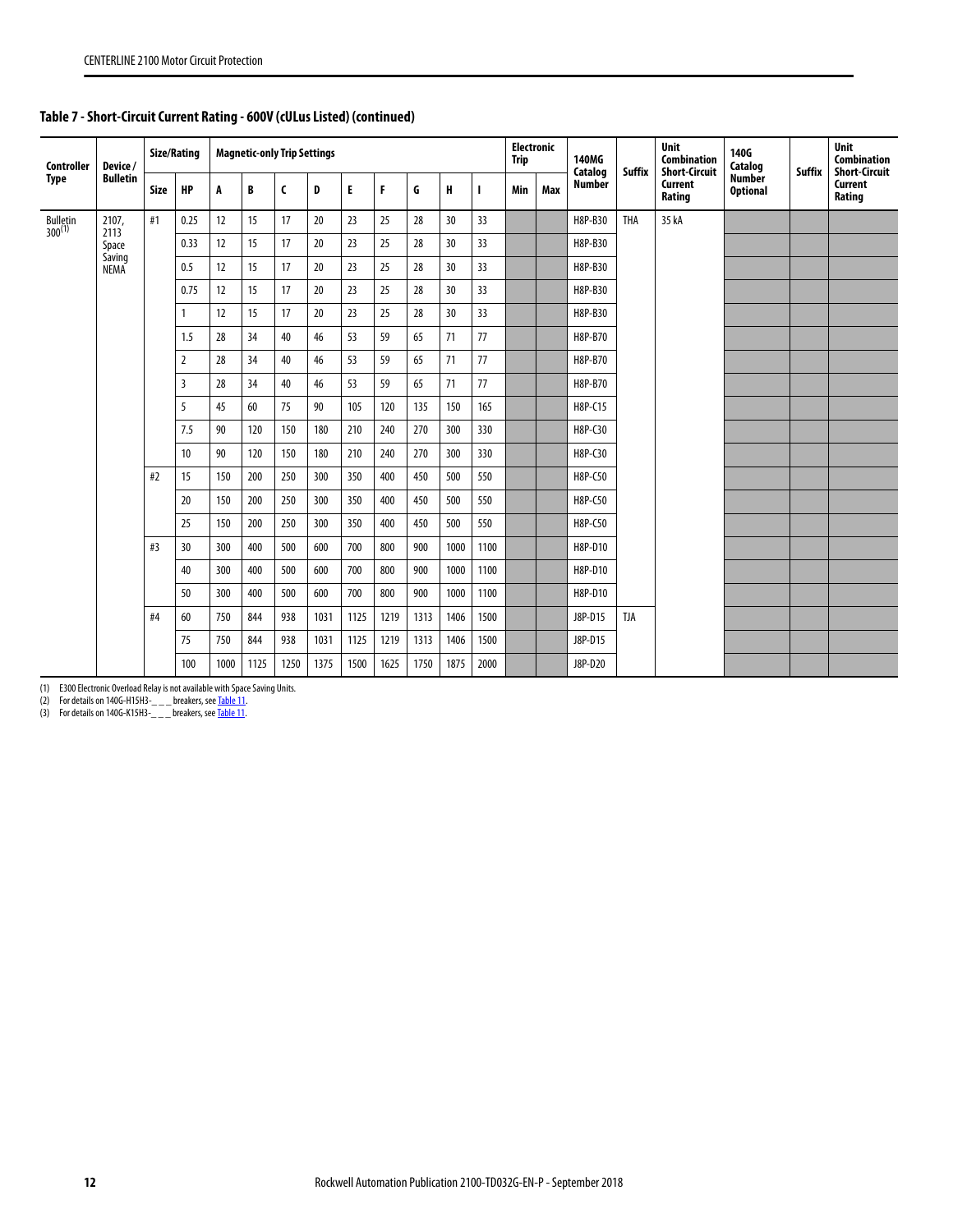<span id="page-12-0"></span>**Inverse Time Circuit Breakers in Combination NEMA Starter, Soft Starter (SMC), and Variable Frequency AC Drive Units**





### <span id="page-12-1"></span>**Application**

Circuit breaker application is valid for the following CENTERLINE 2100 MCC products:

- **•** Bulletin 2107 Full Voltage Reversing Combination Starters
- **•** Bulletin 2113 Full Voltage Non-reversing Combination Starters
- **•** Bulletin 2123 Two Speed Non-reversing Combination Starters
- **•** Bulletin 2155 Combination Soft Starter Controllers (SMC)
- **•** Bulletin 2163 Variable Frequency AC Combination Drive Units

The information in this publication applies to Allen-Bradley inverse time, thermal magnetic, or solid-state circuit breakers when they are used in NEMA (size 1…6) combination starter, soft starter controller, and variable frequency AC drive units.

#### <span id="page-12-2"></span>**Circuit Breaker Operation**

Inverse time circuit-breakers are designed to trip at 100…125% of their continuous current rating. They are also designed to trip, on an inverse-time basis, at overcurrents up to the magnetic or electronic trip current setting of the circuit breaker. The circuit breaker manufacturer sets the continuous current ratings for the thermal magnetic circuit-breakers. The continuous current rating of circuit breakers with solid-state trip mechanisms depends on the installed rating plug.

Allen-Bradley G-frame and H-frame (up to 70 A) circuit breakers have a non-adjustable, instantaneous magnetic-trip mechanism that is set by the circuit breaker manufacturer. All other frame sizes have an adjustable, instantaneous trip mechanism that can be set to a desired current value. See Table 8 for the instantaneous trip ranges and settings.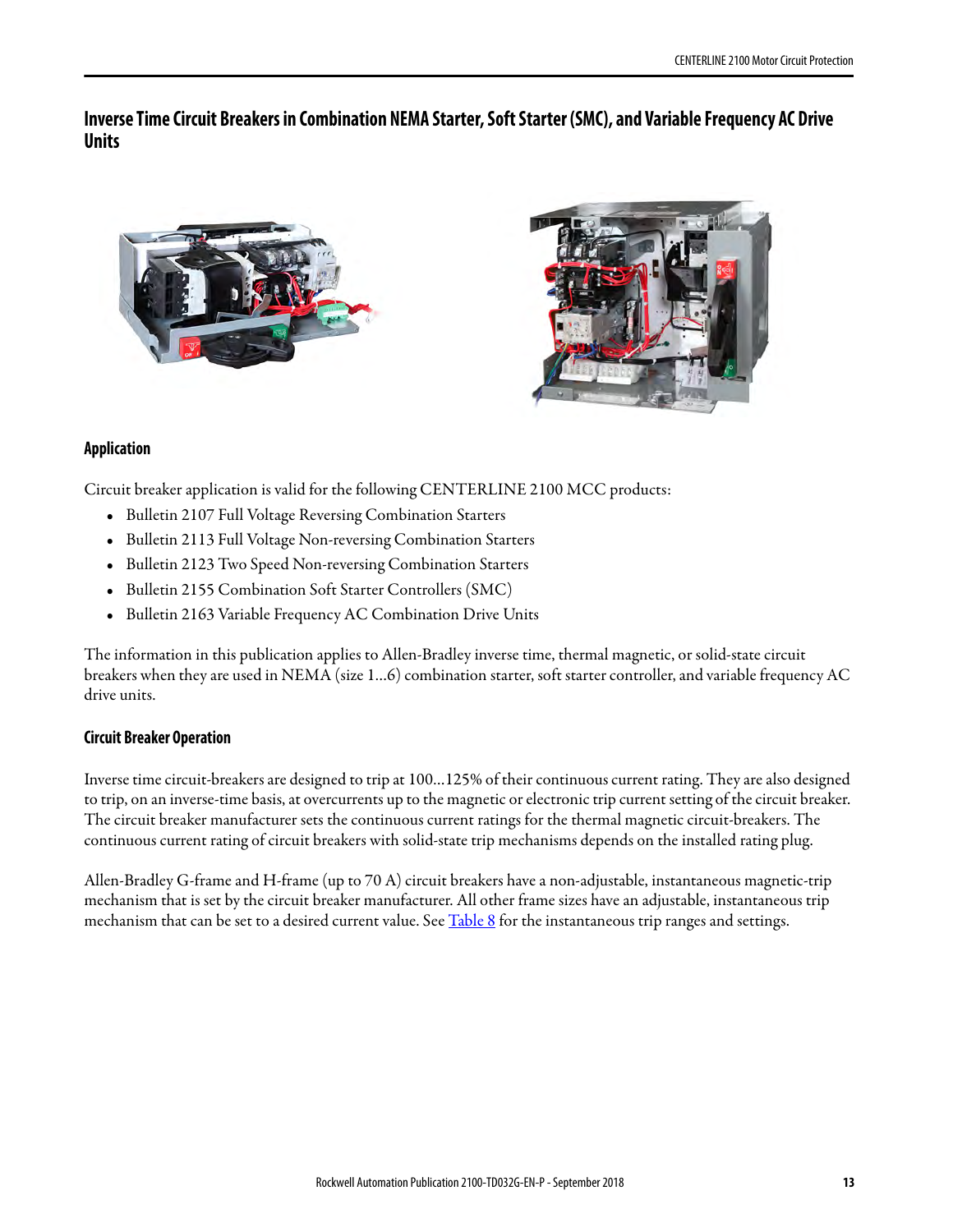#### <span id="page-13-0"></span>**Circuit Breaker Size and Adjustment**

Rockwell Automation has made engineering evaluations for the protective device (circuit breaker) selection, sizing, and setting range that is based on the protection rules/requirements and motor criteria as stipulated in NEC, CEC, NEMA, UL, and CSA standards. For example, evaluations have been made for items such as motor full-load currents (FLC), X/R ratios, locked rotor currents, and nominal utilization voltages. If the motor application has criteria that deviates from the criteria that are stated in the standards, higher FLC and/or motor inrush currents (greater than 1300% of the nominal FLC) can be experienced. Examples of non-standard motor applications include the following: special motors, non/off standard NEMA motors, energy efficient motors, Design B energy efficient, Design E motors, and IEC N motors.

For circuit breakers with adjustable instantaneous trip, determine the desired instantaneous trip current by using the National Electrical Code (NEC) or Canadian Electrical Code (CEC) standard, and the instructions that are provided with the combination starter unit. See Table 8 and choose the trip setting that has the desired trip current. See Table 11 for other optional breaker choices for the given trip current.

Follow these steps to adjust the trip setting.

- **1.** Verify that the circuit breaker operating-handle is in the OFF/O position.
- **2.** With a small screwdriver, turn each trip setting dial clockwise (or adjust DIP switches) to the determined setting. If there are multiple dials on the circuit breaker, set all dials to the same value.
- **3.** Verify that the circuit breaker does not trip during motor starting.

#### <span id="page-13-1"></span>**Push-to-trip Mechanism**

The push-to-trip mechanism provides a manual means for tripping the motor circuit protector. When you press the test button on the circuit breaker cover with a small screwdriver, a plunger rotates the trip bar, which causes the motor circuit protector to trip.

#### <span id="page-13-2"></span>**Horsepower Ratings**

The horsepower ratings for combination starter units, soft starter controller units, and variable frequency AC drive units that are listed in Table 8 were determined from full-load currents as specified in the NEC/CEC standards.

Acceptable performance occurs when the motor full-load current is within 15% of the value that corresponds to the horsepower ratings and voltages that are listed in the NEC/CEC standards. Contact your local Allen-Bradley distributor or Rockwell Automation sales representative if the motor full-load current is not within these limits.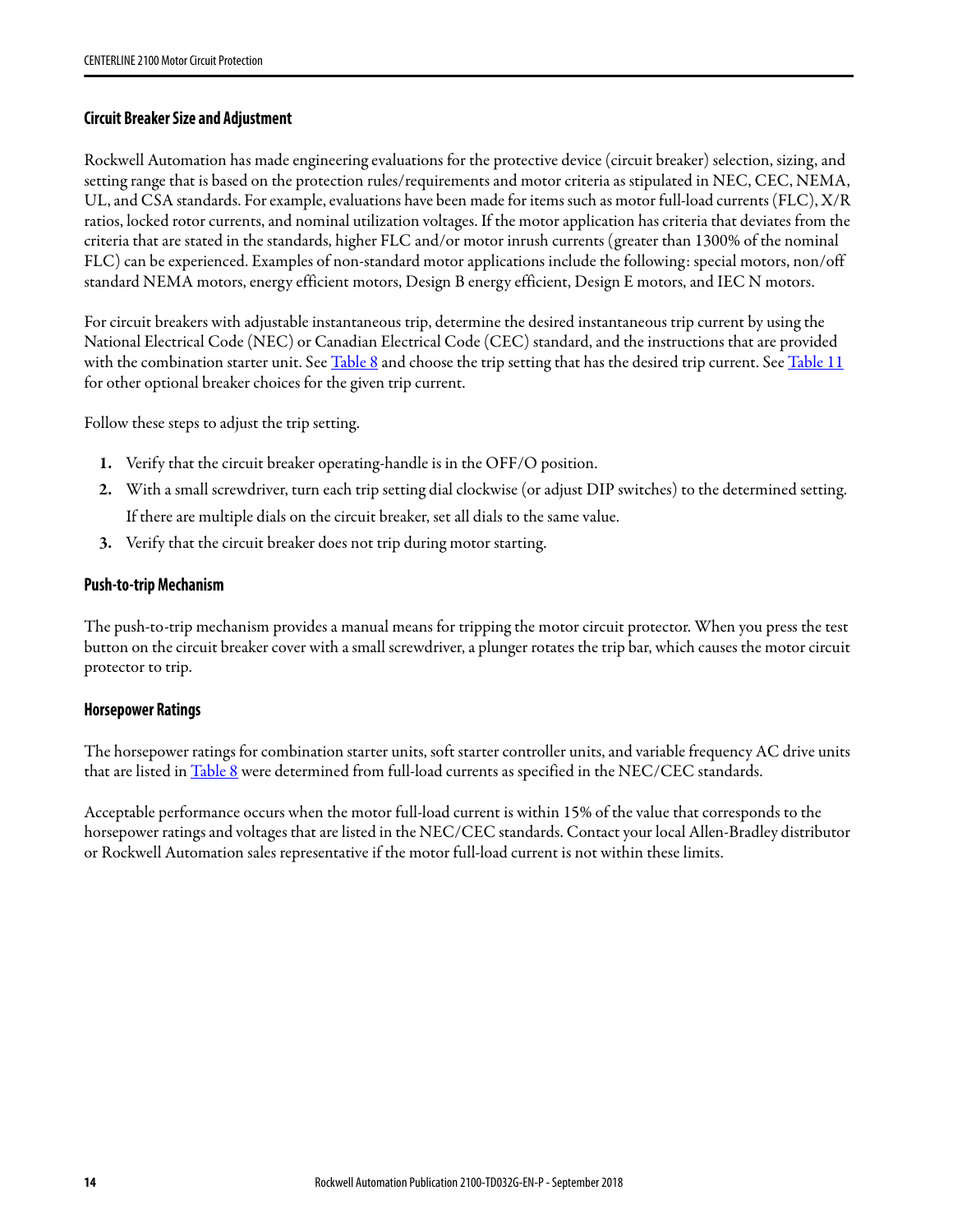

**ATTENTION:** The horsepower ratings and corresponding trip settings in Table 8 are valid only when the combination starter units are equipped with an Allen-Bradley solid-state or electronic overload relay or a Bulletin 592 eutectic alloy overload relay with correctly sized heater elements.

When correctly selected, this combination of circuit breaker and overload relay protects against short circuit and ground fault damage. This combination provides coordinated overcurrent protection in the motor branch circuit for continuous-duty rated motors, as defined in the NEC and CEC standards.

The circuit breaker that has tripped can indicate the interruption of a high fault current. To be sure of protection against fire and/or shock hazard, examine the current carrying parts of the combination starter units, soft starter controller units, and variable frequency AC drive units and replace if damaged. (Refer to NEMA Standards Publication Number ICS 2.2, Maintenance of Motor Controllers After a Fault Condition, and NEMA Standard Publication Number ICS 2, Parts ICS 2-302.)

#### **Table 8 - Default Inverse-time Breakers Used at Given Horse Power and Voltage Ratings**

| $140G^{(1)}$            |        | <b>Voltage (breaker trip rating)</b> |                  |                  |                  |                  |  |
|-------------------------|--------|--------------------------------------|------------------|------------------|------------------|------------------|--|
| HP                      | KW     | 240<br>208<br>380                    |                  | 480              | $600^{(2)}$      |                  |  |
| 0.25                    | 0.125  |                                      |                  |                  |                  |                  |  |
| 0.33                    | 0.25   |                                      |                  |                  |                  |                  |  |
| $0.5\,$                 | 0.37   | G6C3-C15 (15 A)                      |                  |                  |                  |                  |  |
| 0.75                    | 0.55   |                                      | G6C3-C15 (15 A)  | G6C3-C15 (15 A)  | G6C3-C15 (15 A)  |                  |  |
| $\overline{1}$          | 0.75   |                                      |                  |                  |                  | HOC3-C15 (15 A)  |  |
| 1.5                     | 1.1    |                                      |                  |                  |                  |                  |  |
| $\overline{2}$          | 1.5    | G6C3-C20 (20 A)                      |                  |                  |                  |                  |  |
| $\overline{\mathbf{3}}$ | 2.2    | G6C3-C30 (30 A)                      | G6C3-C20 (20 A)  |                  |                  |                  |  |
| 5                       | 3.7    | G6C3-C40 (40 A)                      | G6C3-C30 (30 A)  | G6C3-C20 (20 A)  | G6C3-C20 (20 A)  |                  |  |
| 7.5                     | 5.5    | G6C3-C70 (70 A)                      | G6C3-C50 (50 A)  | G6C3-C30 (30 A)  | G6C3-C30 (30 A)  | HOC3-C20 (20 A)  |  |
| 10                      | 7.5    |                                      | G6C3-C70 (70 A)  | G6C3-C40 (40 A)  |                  | HOC3-C30 (30 A)  |  |
| 15                      | 11     |                                      | G6C3-D10 (100 A) | G6C3-C60 (60 A)  |                  | HOC3-C40 (40 A)  |  |
| 20                      | 15     | G6C3-D12 (125 A)                     |                  | G6C3-C80 (80 A)  | G6C3-C60 (60 A)  | HOC3-C60 (60 A)  |  |
| 25                      | 18.5   |                                      | G6C3-D12 (125 A) |                  |                  |                  |  |
| 30                      | 22     | J6F3-D22 (225 A)                     |                  | G6C3-D10 (100 A) | G6C3-D10 (100 A) | H0C3-C70 (70 A)  |  |
| 40                      | 30     |                                      |                  | G6C3-D12 (125 A) |                  |                  |  |
| 50                      | 37     |                                      | J6F3-D25 (250 A) |                  | G6C3-D12 (125 A) | H0F3-D10 (100 A) |  |
| 60                      | 45     | K6H3-D40 (400 A)                     |                  | J6F3-D25 (250 A) | J6F3-D20 (200 A) | J0F3-D17 (175 A) |  |
| 75                      | 55     |                                      | K6H3-D40 (400 A) |                  | J6F3-D25 (250 A) | J0F3-D20 (200 A) |  |
| 100                     | 75     | M6H3-D60 (600 A)                     |                  |                  |                  |                  |  |
| 125                     | $90\,$ |                                      |                  | K6H3-D40 (400 A) |                  |                  |  |
| 150                     | 112    | M6H3-D80 (800 A)                     | M6H3-D80 (800 A) |                  | K6H3-D40 (400 A) | K0H3-D40 (400 A) |  |
| 200                     | 150    |                                      |                  |                  |                  |                  |  |
| 250                     | 187    |                                      |                  | M6H3-D80 (800 A) |                  | M0H3-D60 (600 A) |  |
| 300                     | 224    |                                      |                  |                  |                  |                  |  |
| 350                     | 261    |                                      |                  |                  | M6H3-D80 (800 A) | M0H3-D80 (800 A) |  |
| 400                     | 300    |                                      |                  |                  |                  |                  |  |

(1) See Table 11 for more detailed information about the breaker.

(2) For units that use the 140G-H15 circuit breakers (indicated by THUL catalog string), see [Table 7](#page-10-0) for correct circuit breaker information.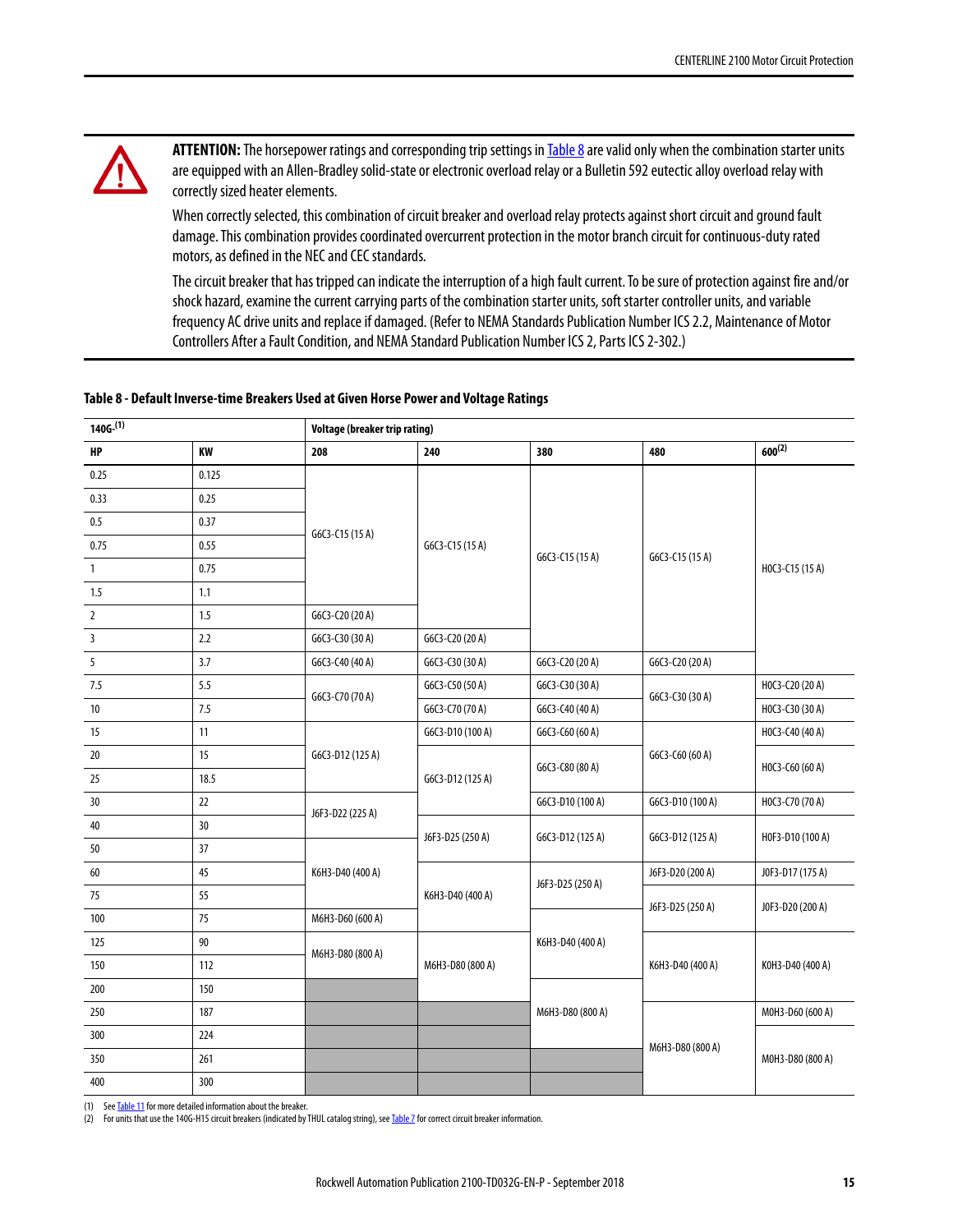| <b>Bulletin No. 2155</b> |                                       | <b>System Voltage</b> |          |        |  |  |  |  |
|--------------------------|---------------------------------------|-----------------------|----------|--------|--|--|--|--|
| <b>SMC Amp Rating</b>    | <b>MCC Catalog String Suffix Code</b> | 208/240V              | 380/480V | 600V   |  |  |  |  |
| 3201A                    | TGM, THM, TJM                         | 100 kA                | 65 kA    | 100 kA |  |  |  |  |
| 251480A                  | TKM, TMM                              | 65 kA                 | 65 kA    | 65 kA  |  |  |  |  |
| 3201A                    | TGX, THX, TJX                         | 100 kA                | 100 kA   | 100 kA |  |  |  |  |
| 251480A                  | TKX, TMX                              | 65 kA                 | 65 kA    | 65 kA  |  |  |  |  |

# <span id="page-15-0"></span>**Table 9 - SMC Units Combination Short Circuit Current Rating (SCCR) Table**

<span id="page-15-1"></span>

| Table 10 - AC Drive Units Combination Short Circuit Current Rating (SCCR) Table for Bulletins 2163Q, 2163R, 2163T, 2163U, 2163V, 2163W, and |  |
|---------------------------------------------------------------------------------------------------------------------------------------------|--|
| 2163X                                                                                                                                       |  |

| <b>Bulletin Number</b> | <b>Frame (Catalog</b><br>Code Suffix) | <b>Drive Input</b><br>Fuses? | <b>With Drive</b><br><b>Input Fuse</b> | <b>Horsepower</b>  | <b>Short Circuit Withstand Ratings</b><br>(amperes rms symmetrical) |        |  |  |
|------------------------|---------------------------------------|------------------------------|----------------------------------------|--------------------|---------------------------------------------------------------------|--------|--|--|
|                        |                                       |                              | <b>Class</b>                           |                    | 480V                                                                | 600V   |  |  |
| 2163T                  | $T_M$                                 | Yes                          | (C, J)                                 | <b>All Ratings</b> | 100 kA                                                              | 100 kA |  |  |
| 21630                  | T_M                                   | Yes                          |                                        | <b>All Ratings</b> | 100 kA                                                              | 100 kA |  |  |
| 2163R                  | T M                                   | Yes                          | $\overline{\phantom{a}}$               | <b>All Ratings</b> | 100 kA                                                              | 100 kA |  |  |
| 2163U, V               | $T_M$                                 | Yes                          |                                        | <b>All Ratings</b> | 100 kA                                                              | 100 kA |  |  |
| 2163U, V               | T X                                   | Yes                          |                                        | <b>All Ratings</b> | 100 kA                                                              | 100 kA |  |  |
| 2163U.V                | T_M                                   | No                           | ---                                    | <b>All Ratings</b> | 65 kA                                                               | N/A    |  |  |
| 2163U, V               | T X                                   | No                           | ---                                    | <b>All Ratings</b> | 100 kA                                                              | N/A    |  |  |
| 2163W, X               | T_M                                   | Yes                          | $\alpha$                               | $0.510$ HP         | 100 kA                                                              | 100 kA |  |  |
| 2163W, X               | $T_M$                                 | Yes                          |                                        | $1520$ HP          | 100 kA                                                              | 100 kA |  |  |
| 2163W, X               | T X                                   | Yes                          | $\alpha$                               | $1520$ HP          | 100 kA                                                              | 100 kA |  |  |
| 2163W, X               | $T_X$                                 | Yes                          |                                        | $0.510$ HP         | 100 kA                                                              | 100 kA |  |  |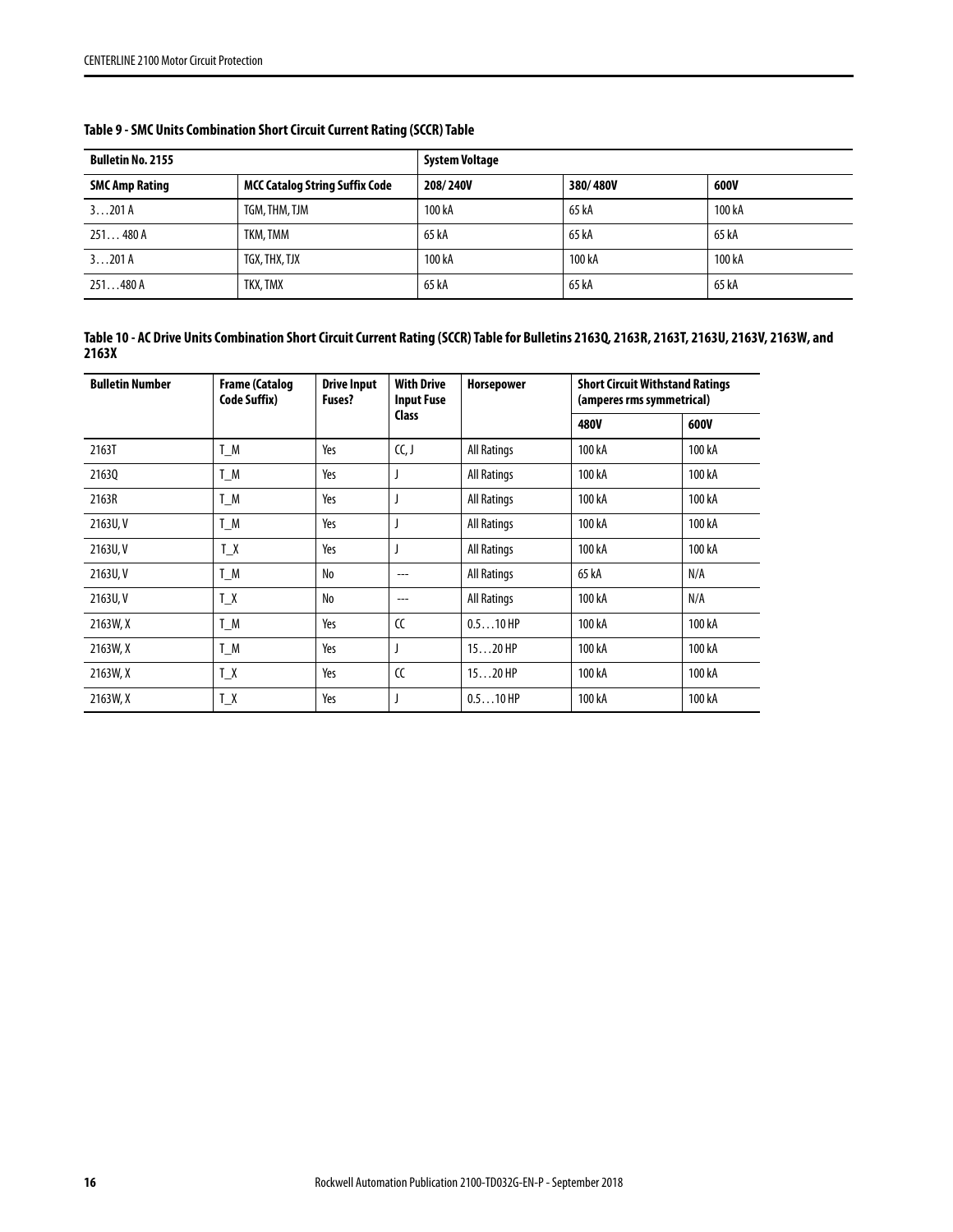#### **Table 11 - Inverse Time Table**

| Amps | MCC<br>Catalog                                        | Size/Rating                        | Short-Circuit Current Rating at<br>Given Voltage <sup>(1)</sup> (2) |                     |               |                           |                                           |                         |                             |     |                                                         |                                                         |
|------|-------------------------------------------------------|------------------------------------|---------------------------------------------------------------------|---------------------|---------------|---------------------------|-------------------------------------------|-------------------------|-----------------------------|-----|---------------------------------------------------------|---------------------------------------------------------|
|      | <b>String</b><br>Suffix<br>Code                       | <b>Circuit Breaker</b><br>Part No. | 208/<br><b>240V</b>                                                 | 380/<br><b>480V</b> | 600V          | <b>Protection</b><br>Type | <b>Magnetic</b><br><b>Trip</b><br>Setting | Min                     | Mid                         | Max | <b>Magnetic</b><br><b>Trip</b><br><b>Setting</b><br>Min | <b>Magnetic</b><br><b>Trip</b><br><b>Setting</b><br>Max |
|      |                                                       |                                    |                                                                     |                     |               |                           | Fixed                                     |                         | Thermal-magnetic Adjustable |     | <b>Electronic Trip</b><br>Adjustable                    |                                                         |
| 15   | TGM                                                   | 140G-G6C3-C15                      | 100 kA                                                              | 65 kA               | ------        | <b>TMF</b>                | 500                                       |                         | N/A                         |     | N/A                                                     |                                                         |
|      | <b>THM</b>                                            | 140G-H6C3-C15                      | 100 kA                                                              | 65 kA               | ------        |                           | 400                                       |                         | N/A                         |     |                                                         | N/A                                                     |
|      | <b>THX</b>                                            | 140G-H0C3-C15                      | ------                                                              | 100 kA              | 35 kA         |                           |                                           |                         | N/A                         |     |                                                         | N/A                                                     |
|      | <b>TJUL</b>                                           | 140G-J15H3-C15                     | ------                                                              | $-----$             | 100 kA        | LSI <sup>(4)</sup>        | N/A                                       |                         | N/A                         |     |                                                         | N/A                                                     |
| 20   | TGM                                                   | 140G-G6C3-C20                      | 100 kA                                                              | 65 kA               | ------        | <b>TMF</b>                | 500                                       |                         | N/A                         |     |                                                         | N/A                                                     |
|      | THM                                                   | 140G-H6C3-C20                      | 100 kA                                                              | 65 kA               | ------        |                           | 400                                       |                         | N/A                         |     |                                                         | N/A                                                     |
|      | <b>THX</b>                                            | 140G-H0C3-C20                      | ------                                                              | 100 kA              | 35 kA         |                           |                                           |                         | N/A                         |     |                                                         | N/A                                                     |
| 25   | <b>THML</b>                                           | 140G-H6H3-C25                      | 100 kA                                                              | 65 kA               | ------        | LSI <sup>(4)</sup>        | N/A                                       |                         | N/A                         |     | 25                                                      | 250                                                     |
|      | <b>THXL</b>                                           | 140G-H0H3-C25                      | ------                                                              | 100 kA              | 35 kA         |                           | N/A                                       |                         | N/A                         |     |                                                         |                                                         |
|      | <b>THUL</b>                                           | 140G-H15H3-C25                     | ------                                                              | $-----$             | 42 $kA^{(3)}$ |                           | N/A                                       |                         | N/A                         |     |                                                         |                                                         |
| 30   | TGM                                                   | 140G-G6C3-C30                      | 100 kA                                                              | 65 kA               | ------        | <b>TMF</b>                | 500                                       |                         | N/A                         |     |                                                         | N/A                                                     |
|      | THM                                                   | 140G-H6C3-C30                      | 100 kA                                                              | 65 kA               | ------        |                           | 400                                       |                         | N/A                         |     |                                                         | N/A                                                     |
|      | <b>THX</b>                                            | 140G-H0C3-C30                      | ------                                                              | 100 kA              | 35 kA         |                           |                                           |                         | N/A                         |     |                                                         | N/A                                                     |
|      | TJU                                                   | 140G-J15C3-C30                     | ------                                                              | ------              | 100 kA        |                           | N/A                                       | N/A                     |                             |     |                                                         |                                                         |
| 40   | <b>TGM</b>                                            | 140G-G6C3-C40                      | 100 kA                                                              | 65 kA               | ------        | <b>TMF</b>                | 500                                       |                         | N/A                         |     |                                                         | N/A                                                     |
|      | <b>THM</b>                                            | 140G-H6C3-C40                      | 100 kA                                                              | 65 kA               | ------        |                           | 400                                       |                         | N/A                         |     |                                                         | N/A                                                     |
|      | <b>THX</b>                                            | 140G-H0C3-C40                      | $^{***}$                                                            | 100 kA              | 35 kA         |                           |                                           |                         | N/A                         |     |                                                         | N/A                                                     |
|      | <b>TJU</b>                                            | 140G-J15C3-C40                     | ------                                                              | ------              | 100 kA        |                           | N/A                                       |                         | N/A                         |     |                                                         | N/A                                                     |
|      | <b>TJUL</b>                                           | 140G-J15H3-C40                     | ------                                                              | ------              | 100 kA        | LSI <sup>(4)</sup>        | N/A                                       |                         | N/A                         |     |                                                         | N/A                                                     |
| 50   | TGM                                                   | 140G-G6C3-C50                      | 100 kA                                                              | 65 kA               | ------        | <b>TMF</b>                | 500                                       |                         | N/A                         |     |                                                         | N/A                                                     |
|      | <b>THM</b>                                            | 140G-H6C3-C50                      | 100 kA                                                              | 65 kA               | ------        |                           | 500                                       |                         | N/A                         |     |                                                         | N/A                                                     |
|      | <b>THX</b>                                            | 140G-H0C3-C50                      | ------                                                              | 100 kA              | 35 kA         |                           |                                           |                         | N/A                         |     |                                                         | N/A                                                     |
|      | TJU                                                   | 140G-J15C3-C50                     | ------                                                              | ------              | 100 kA        |                           | N/A                                       |                         | N/A                         |     |                                                         | N/A                                                     |
| 60   | TGM                                                   | 140G-G6C3-C60                      | 100 kA                                                              | 65 kA               | ------        | <b>TMF</b>                | 600                                       | N/A                     |                             |     | N/A                                                     |                                                         |
|      | THM                                                   | 140G-H6C3-C60                      | 100 kA                                                              | 65 kA               | ------        |                           | 600                                       | N/A                     |                             |     | N/A                                                     |                                                         |
|      | $\ensuremath{\mathsf{T}\textnormal{H}\textnormal{X}}$ | 140G-H0C3-C60                      |                                                                     | 100 kA              | 35 kA         |                           | $\mathsf{N}/\mathsf{A}$                   | $\mathsf{N}/\mathsf{A}$ |                             |     | $\mathsf{N}/\mathsf{A}$                                 |                                                         |
|      | THML                                                  | 140G-H6H3-C60                      | 100 kA                                                              | 65 kA               | ------        | LSI <sup>(4)</sup>        | N/A                                       |                         | N/A                         |     | 60                                                      | 600                                                     |
|      | <b>THXL</b>                                           | 140G-H0H3-C60                      | $-----$                                                             | 100 kA              | 35 kA         |                           | N/A                                       | N/A                     |                             |     |                                                         |                                                         |
|      | <b>THUL</b>                                           | 140G-H15H3-C60                     | $-----$                                                             | ------              | $42 kA^{(3)}$ |                           | N/A                                       |                         | N/A                         |     |                                                         |                                                         |
|      | TJU                                                   | 140G-J15C3-C60                     | ------                                                              | ------              | 100 kA        | <b>TMF</b>                | N/A                                       |                         | N/A                         |     |                                                         | N/A                                                     |
|      | <b>TJUL</b>                                           | 140G-J15H3-C60                     | $-----$                                                             | ------              | 100 kA        | LSI <sup>(4)</sup>        | N/A                                       |                         | N/A                         |     |                                                         | N/A                                                     |

(1) Short-circuit current rating that is shown indicates quick-delivery offering.

(2) For 2155 units, see <u>Table 9</u> for combination short circuit current ratings. For 2163 units, see <u>Table 10</u> for combination short circuit current ratings.

<span id="page-16-1"></span>(3) Except with 2107, 2113, and 2123 units. See <u>[Table 7](#page-10-0)</u> for combination short circuit current rating.<br>(4) Adjustable from 40…100% of breaker rating in 2% increments.

<span id="page-16-0"></span>

(5) Adjustable from 40…100% of breaker rating in 4% increments. (6) Adjustable from 40…100% of breaker rating in 2.5% increments.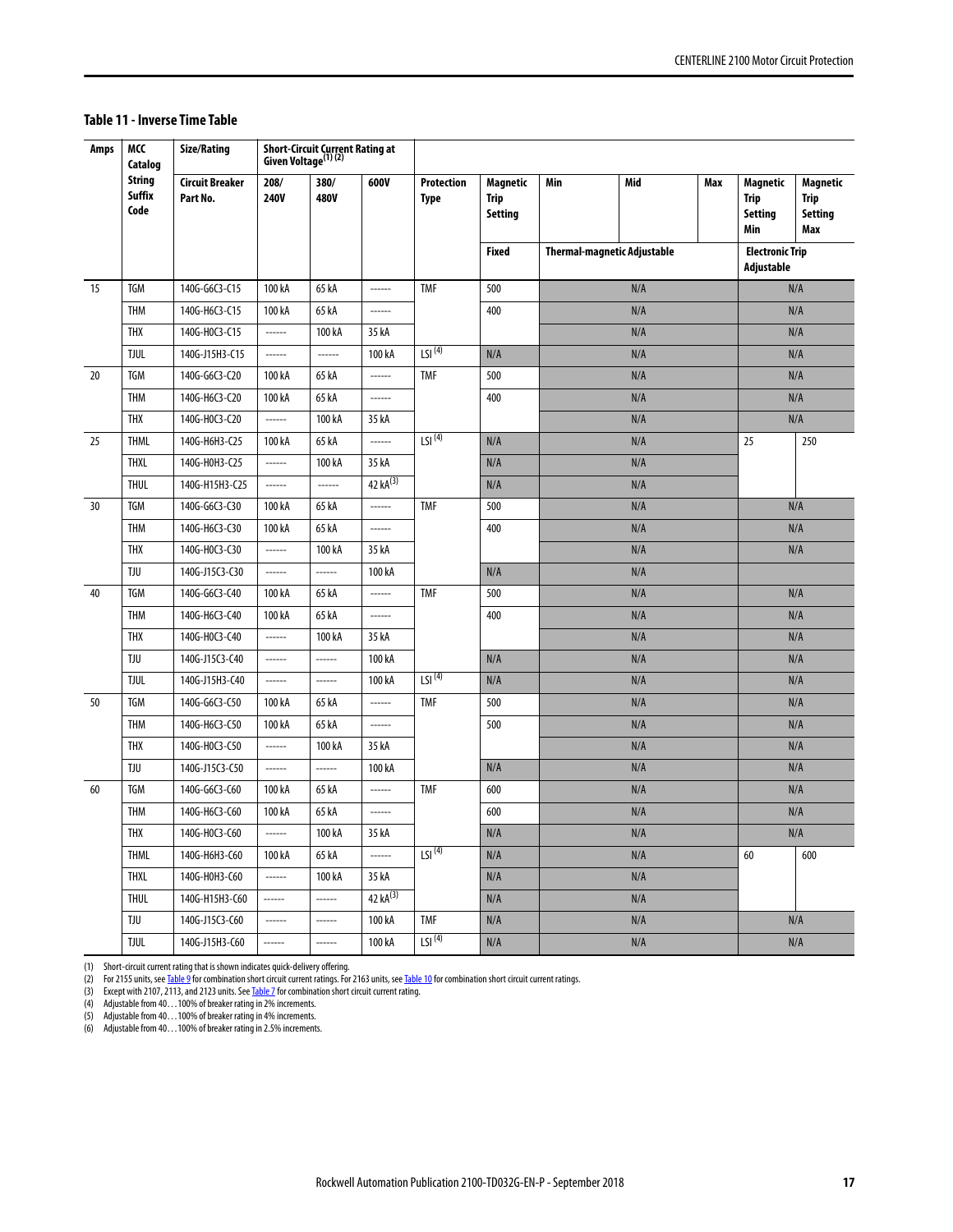#### **Table 11 - Inverse Time Table (continued)**

|             |                                                   | Short-Circuit Current Rating at<br>Given Voltage <sup>(1)</sup> (2)<br>Size/Rating<br>МCC |          |          |                   |                           |                                                  |            |                             |     |       |      |                                                         |                                           |  |
|-------------|---------------------------------------------------|-------------------------------------------------------------------------------------------|----------|----------|-------------------|---------------------------|--------------------------------------------------|------------|-----------------------------|-----|-------|------|---------------------------------------------------------|-------------------------------------------|--|
| <b>Amps</b> | Catalog<br><b>String</b><br><b>Suffix</b><br>Code | <b>Circuit Breaker</b><br>Part No.                                                        | 208/240V | 380/480V | 600V              | <b>Protection</b><br>Type | <b>Magnetic</b><br><b>Trip</b><br><b>Setting</b> | Min<br>Mid |                             |     |       | Max  | <b>Magnetic</b><br><b>Trip</b><br><b>Setting</b><br>Min | Magnetic<br><b>Trip</b><br>Setting<br>Max |  |
|             |                                                   |                                                                                           |          |          |                   |                           | <b>Fixed</b>                                     |            | Thermal-magnetic Adjustable |     |       |      |                                                         | <b>Electronic Trip</b><br>Adjustable      |  |
| 70          | <b>TGM</b>                                        | 140G-G6C3-C70                                                                             | 100 kA   | 65 kA    |                   | <b>TMF</b>                | 700                                              |            |                             | N/A |       |      | N/A                                                     |                                           |  |
|             | <b>THM</b>                                        | 140G-H6C3-C70                                                                             | 100 kA   | 65 kA    | $\frac{1}{2}$     |                           | 700                                              |            |                             | N/A |       |      |                                                         | N/A                                       |  |
|             | <b>THX</b>                                        | 140G-H0C3-C70                                                                             | ------   | 100 kA   | 35 kA             |                           |                                                  |            |                             | N/A |       |      |                                                         | N/A                                       |  |
|             | <b>TJM</b>                                        | 140G-J6C3-C70                                                                             | 100 kA   | 65 kA    | $-----1$          |                           | 700                                              |            |                             | N/A |       |      |                                                         | N/A                                       |  |
|             | <b>TJX</b>                                        | 140G-JOC3-C70                                                                             | ------   | 100 kA   | 35 kA             |                           |                                                  |            |                             | N/A |       |      |                                                         | N/A                                       |  |
|             | <b>TJU</b>                                        | 140G-J15C3-C70                                                                            | ------   | ------   | 100 kA            |                           | N/A                                              |            |                             | N/A |       |      |                                                         | N/A                                       |  |
| 80          | <b>TGM</b>                                        | 140G-G6C3-C80                                                                             | 100 kA   | 65 kA    | $100 - 100 - 100$ | <b>TMF</b>                | 800                                              |            |                             | N/A |       |      |                                                         | N/A                                       |  |
|             | <b>THM</b>                                        | 140G-H6F3-C80                                                                             | 100 kA   | 65 kA    | $--- -$           | <b>TMA</b>                | N/A                                              | 400        | 500                         | 600 | 700   | 800  |                                                         | N/A                                       |  |
|             | <b>THX</b>                                        | 140G-H0F3-C80                                                                             | ------   | 100 kA   | 35 kA             |                           |                                                  |            |                             |     |       |      |                                                         | N/A                                       |  |
|             | <b>TJU</b>                                        | 140G-J15F3-C80                                                                            | ------   | ------   | 100 kA            |                           | N/A                                              |            |                             | N/A |       |      |                                                         | N/A                                       |  |
| 90          | <b>TGM</b>                                        | 140G-G6C3-C90                                                                             | 100 kA   | 65 kA    |                   | <b>TMF</b>                | 900                                              |            |                             | N/A |       |      |                                                         | N/A                                       |  |
|             | <b>THM</b>                                        | 140G-H6F3-C90                                                                             | 100 kA   | 65 kA    |                   | <b>TMA</b>                | N/A                                              | 450        | 562.5                       | 675 | 787.5 | 900  |                                                         | N/A                                       |  |
|             | <b>THX</b>                                        | 140G-H0F3-C90                                                                             | ------   | 100 kA   | 35 kA             |                           | N/A                                              |            |                             |     |       |      |                                                         | N/A                                       |  |
|             | <b>TJM</b>                                        | 140G-J6F3-C90                                                                             | 100 kA   | 65 kA    | $--- - -$         |                           | N/A                                              | 450        | 562.5                       | 675 | 787.5 | 900  |                                                         |                                           |  |
|             | <b>TJX</b>                                        | 140G-J0F3-C90                                                                             | ------   | 100 kA   | 35 kA             |                           |                                                  |            |                             |     |       |      |                                                         |                                           |  |
|             | <b>TJU</b>                                        | 140G-J15F3-C90                                                                            | ------   | ------   | 100 kA            |                           | N/A                                              |            |                             | N/A |       |      |                                                         | N/A                                       |  |
| 100         | <b>TGM</b>                                        | 140G-G6C3-D10                                                                             | 100 kA   | 65 kA    |                   | <b>TMF</b>                | 1000                                             |            |                             | N/A |       |      |                                                         | N/A                                       |  |
|             | <b>THM</b>                                        | 140G-H6F3-D10                                                                             | 100 kA   | 65 kA    | $\frac{1}{2}$     | <b>TMA</b>                | N/A                                              | 500        | 625                         | 750 | 875   | 1000 |                                                         | N/A                                       |  |
|             | <b>THX</b>                                        | 140G-H0F3-D10                                                                             | $\cdots$ | 100 kA   | 35 kA             |                           |                                                  |            |                             |     |       |      |                                                         | N/A                                       |  |
|             | <b>THML</b>                                       | 140G-H6H3-D10                                                                             | 100 kA   | 65 kA    | ------            | LSI <sup>(4)</sup>        |                                                  |            |                             | N/A |       |      | 100                                                     | 1000                                      |  |
|             | <b>THXL</b>                                       | 140G-H0H3-D10                                                                             | ------   | 100 kA   | 35 kA             |                           |                                                  |            |                             | N/A |       |      |                                                         |                                           |  |
|             | <b>THUL</b>                                       | 140G-H15H3-D10                                                                            | ------   | ------   | 42 kA $(3)$       |                           |                                                  |            |                             | N/A |       |      |                                                         |                                           |  |
|             | <b>TJM</b>                                        | 140G-J6F3-D10                                                                             | 100 kA   | 65 kA    |                   | <b>TMA</b>                | N/A                                              | 500        | 625                         | 750 | 875   | 1000 |                                                         | N/A                                       |  |
|             | <b>TJX</b>                                        | 140G-J0F3-D10                                                                             | ------   | 100 kA   | 35 kA             |                           |                                                  |            |                             |     |       |      |                                                         |                                           |  |
|             | <b>TJML</b>                                       | 140G-J6H3-D10                                                                             | 100 kA   | 65 kA    | ------            | LSI <sup>(4)</sup>        |                                                  |            |                             | N/A |       |      | 100                                                     | 1000                                      |  |
|             | <b>TJXL</b>                                       | 140G-J0H3-D10                                                                             | ------   | 100 kA   | 35 kA             |                           |                                                  |            |                             |     |       |      |                                                         |                                           |  |
|             | <b>TJU</b>                                        | 140G-J15F3-D10                                                                            | ------   | ------   | 100 kA            | <b>TMA</b>                |                                                  |            |                             | N/A |       |      |                                                         |                                           |  |
|             | <b>TJUL</b>                                       | 140G-J15H3-D10                                                                            | ------   | ------   | 100 kA            | LSI <sup>(4)</sup>        |                                                  | N/A        |                             |     |       |      |                                                         |                                           |  |

(1) Short-circuit current rating that is shown indicates quick-delivery offering.

(2) For 2155 units, see <u>Table 9</u> for combination short circuit current ratings. For 2163 units, see <u>Table 10</u> for combination short circuit current ratings.

(3) Except with 2107, 2113, and 2123 units. See <u>[Table 7](#page-10-0)</u> for combination short circuit current rating.<br>(4) Adjustable from 40…100% of breaker rating in 2% increments.

(5) Adjustable from 40…100% of breaker rating in 4% increments.

(6) Adjustable from 40…100% of breaker rating in 2.5% increments.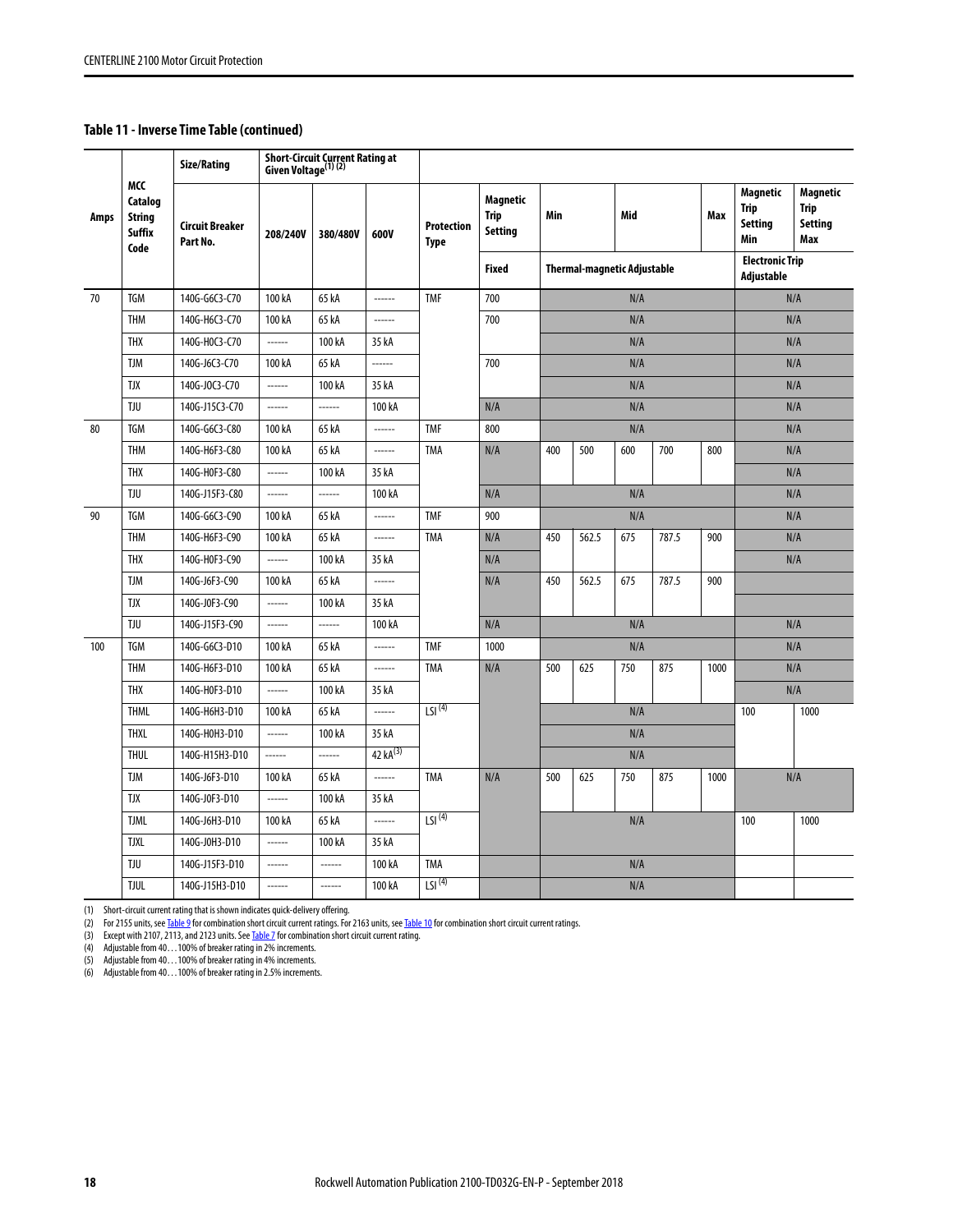#### <span id="page-18-0"></span>**Table 11 - Inverse Time Table (continued)**

|      |                                                                 | Size/Rating                                  |                     | Short-Circuit Current Rating at<br>Given Voltage <sup>(1)</sup> (2) |        |                                  |                                                  |            |                                    |       |         |      |                                                         |                                                  |
|------|-----------------------------------------------------------------|----------------------------------------------|---------------------|---------------------------------------------------------------------|--------|----------------------------------|--------------------------------------------------|------------|------------------------------------|-------|---------|------|---------------------------------------------------------|--------------------------------------------------|
| Amps | <b>MCC</b><br>Catalog<br><b>String</b><br><b>Suffix</b><br>Code | <b>Circuit</b><br><b>Breaker Part</b><br>No. | 208/<br><b>240V</b> | 380/<br>480V                                                        | 600V   | <b>Protection</b><br><b>Type</b> | <b>Magnetic</b><br><b>Trip</b><br><b>Setting</b> | Min        |                                    |       |         | Max  | <b>Magnetic</b><br><b>Trip</b><br><b>Setting</b><br>Min | Magnetic<br><b>Trip</b><br><b>Setting</b><br>Max |
|      |                                                                 |                                              |                     |                                                                     |        |                                  | Fixed                                            |            | <b>Thermal-magnetic Adjustable</b> |       |         |      | <b>Electronic Trip</b><br>Adjustable                    |                                                  |
| 125  | <b>TGM</b>                                                      | 140G-G6C3-D12                                | 100 kA              | 65 kA                                                               | ------ | <b>TMF</b>                       | 1200                                             |            |                                    | N/A   |         |      |                                                         | N/A                                              |
|      | <b>THM</b>                                                      | 140G-H6F3-D12                                | 100 kA              | 65 kA                                                               | ------ | <b>TMA</b>                       | N/A                                              | 625        | 781.25                             | 937.5 | 1093.75 | 1250 |                                                         | N/A                                              |
|      | <b>THX</b>                                                      | 140G-H0F3-D12                                | ------              | 100 kA                                                              | 35 kA  |                                  | N/A                                              |            |                                    |       |         |      |                                                         | N/A                                              |
|      | <b>THML</b>                                                     | 140G-H6H3-D12                                | 100 kA              | 65 kA                                                               | ------ | LSI <sup>(4)</sup>               | N/A                                              |            |                                    | N/A   |         |      | 125                                                     | 1250                                             |
|      | <b>THXL</b>                                                     | 140G-H0H3-D12                                | ------              | 100 kA                                                              | 35 kA  |                                  | N/A                                              |            |                                    | N/A   |         |      |                                                         |                                                  |
|      | <b>TJM</b>                                                      | 140G-J6F3-D12                                | 100 kA              | 65 kA                                                               | ------ | <b>TMA</b>                       | N/A                                              | 625        | 781.25                             | 937.5 | 1093.75 | 1250 |                                                         | N/A                                              |
|      | TJX                                                             | 140G-J0F3-D12                                | ------              | 100 kA                                                              | 35 kA  |                                  |                                                  |            |                                    |       |         |      |                                                         |                                                  |
|      | TJU                                                             | 140G-J15F3-D12                               | ------              | ------                                                              | 100 kA |                                  | N/A                                              |            |                                    | N/A   |         |      |                                                         |                                                  |
| 150  | <b>TJM</b>                                                      | 140G-J6F3-D15                                | 100 kA              | 65 kA                                                               | ------ | <b>TMA</b>                       | N/A                                              | 750        | 937.5                              | 1125  | 1312.5  | 1500 |                                                         | N/A                                              |
|      | TJX                                                             | 140G-J0F3-D15                                | ------              | 100 kA                                                              | 35 kA  |                                  | N/A                                              |            |                                    |       |         |      |                                                         | N/A                                              |
|      | <b>TJML</b>                                                     | 140G-J6H3-D15                                | 100 kA              | 65 kA                                                               | ------ | $LSI^{(4)}$                      | N/A                                              |            |                                    | N/A   |         |      | 150                                                     | 1500                                             |
|      | <b>TJXL</b>                                                     | 140G-J0H3-D15                                | ------              | 100 kA                                                              | 35 kA  |                                  | N/A                                              |            |                                    | N/A   |         |      |                                                         |                                                  |
|      | TJU                                                             | 140G-J15F3-D15                               | ------              | ------                                                              | 100 kA | <b>TMA</b>                       | N/A                                              |            |                                    | N/A   |         |      |                                                         |                                                  |
|      | <b>TJUL</b>                                                     | 140G-J15H3-D15                               | ------              | ------                                                              | 100 kA | LSI <sup>(4)</sup>               |                                                  |            |                                    | N/A   |         |      |                                                         |                                                  |
| 175  | <b>TJM</b>                                                      | 140G-J6F3-D17                                | 100 kA              | 65 kA                                                               | ------ | <b>TMA</b>                       | N/A                                              | 875        | 1094                               | 1313  | 1532    | 1750 | N/A                                                     |                                                  |
|      | <b>TJX</b>                                                      | 140G-J0F3-D17                                | ------              | 100 kA                                                              | 35 kA  |                                  | N/A                                              |            |                                    |       |         |      | N/A                                                     |                                                  |
|      | <b>TJML</b>                                                     | 140G-J6H3-D17                                | 100 kA              | 65 kA                                                               | ------ | $LSI^{(5)}$                      | N/A                                              | N/A        |                                    |       |         |      | 175                                                     | 1750                                             |
|      | <b>TJXL</b>                                                     | 140G-J0H3-D17                                | ------              | 100 kA                                                              | 35 kA  |                                  | N/A                                              | N/A        |                                    |       |         |      |                                                         |                                                  |
| 200  | <b>TJM</b>                                                      | 140G-J6F3-D20                                | 100 kA              | 65 kA                                                               | ------ | <b>TMA</b>                       | N/A                                              | 1000       | 1250                               | 1500  | 1750    | 2000 | N/A                                                     |                                                  |
|      | <b>TJX</b>                                                      | 140G-J0F3-D20                                | ------              | 100 kA                                                              | 35 kA  |                                  | N/A                                              |            |                                    |       |         |      | N/A                                                     |                                                  |
|      | <b>TJML</b>                                                     | 140G-J6H3-D20                                | 100 kA              | 65 kA                                                               | ------ | $LSI^{(5)}$                      | N/A                                              | N/A        |                                    |       |         |      | 200                                                     | 2000                                             |
|      | <b>TJXL</b>                                                     | 140G-J0H3-D20                                | ------              | 100 kA                                                              | 35 kA  |                                  | N/A                                              | N/A        |                                    |       |         |      |                                                         |                                                  |
| 250  | <b>TJM</b>                                                      | 140G-J6F3-D25                                | 100 kA              | 65 kA                                                               | ------ | <b>TMA</b>                       | N/A                                              | 1250       | 1563                               | 1875  | 2188    | 2500 | N/A                                                     |                                                  |
|      | TJX                                                             | 140G-J0F3-D25                                | ------              | 100 kA                                                              | 35 kA  |                                  | $\mathsf{N}/\mathsf{A}$                          |            |                                    |       |         |      | N/A                                                     |                                                  |
|      | <b>TJML</b>                                                     | 140G-J6H3-D25                                | 100 kA              | 65 kA                                                               | ------ | LSI <sup>(5)</sup>               | N/A                                              | N/A        |                                    |       |         |      | 250                                                     | 2500                                             |
|      | TJXL                                                            | 140G-J0H3-D25                                | ------              | 100 kA                                                              | 35 kA  |                                  | N/A                                              | N/A        |                                    |       |         |      |                                                         |                                                  |
| 300  | <b>TKM</b>                                                      | 140G-K6H3-D30                                | 100 kA              | 65 kA                                                               | ------ | LSI <sup>(4)</sup>               | N/A                                              | N/A<br>450 |                                    |       | 3600    |      |                                                         |                                                  |
|      | <b>TKX</b>                                                      | 140G-K0H3-D30                                | ------              | 100 kA                                                              | 65 kA  |                                  | N/A                                              | N/A        |                                    |       |         |      |                                                         |                                                  |
|      | <b>TKU</b>                                                      | 140G-K15H3-D30                               | ------              | ------                                                              | 100 kA |                                  | N/A                                              | N/A        |                                    |       |         |      |                                                         |                                                  |

(1) Short-circuit current rating that is shown indicates quick-delivery offering.<br>(2) For 2155 units, see <u>Table 9</u> for combination short circuit current ratings. For 2163 units, see <u>Table 10</u> for combination short circui

<span id="page-18-1"></span>

<span id="page-18-2"></span>

(4) Adjustable from 40…100% of breaker rating in 2% increments. (5) Adjustable from 40…100% of breaker rating in 4% increments. (6) Adjustable from 40…100% of breaker rating in 2.5% increments.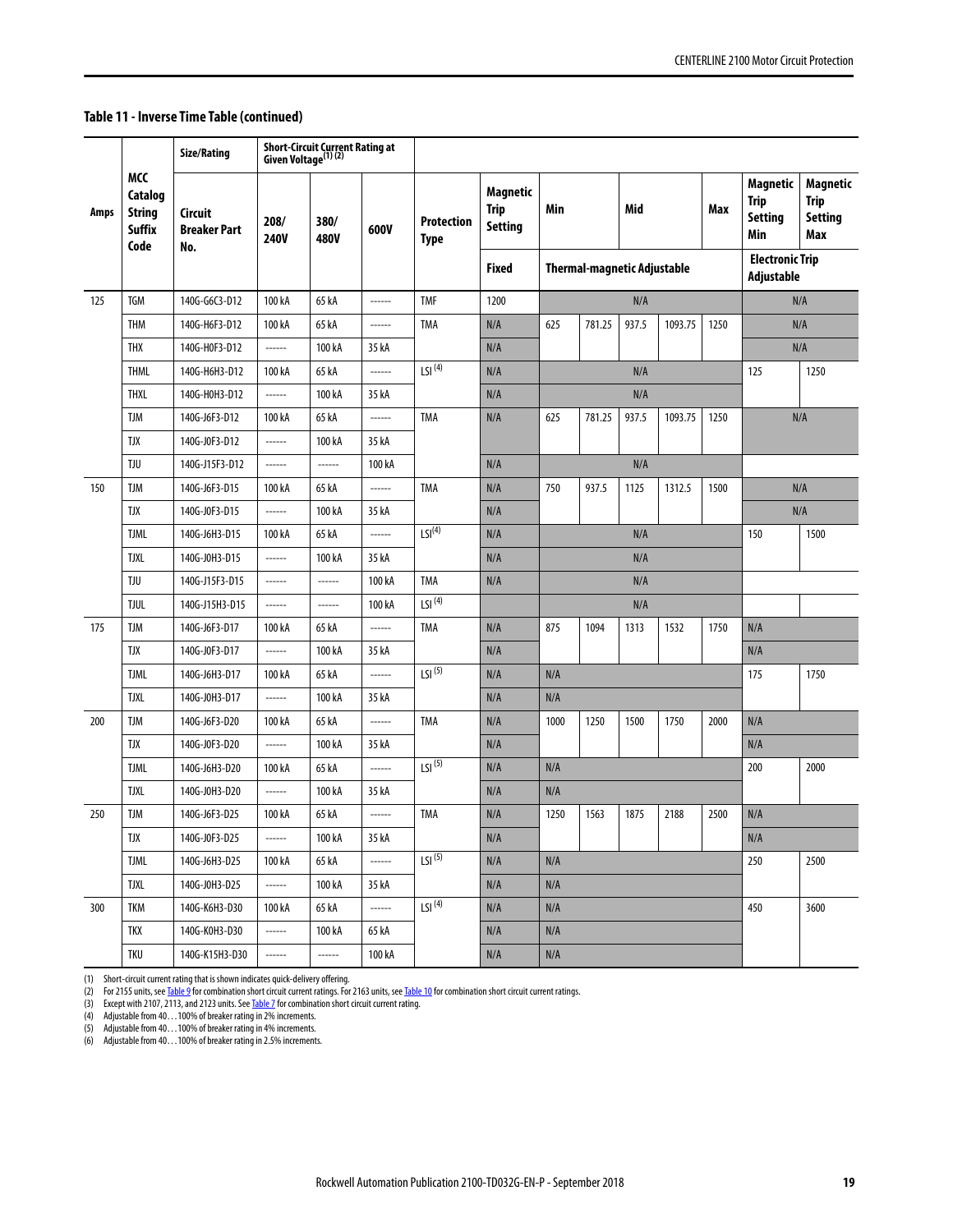#### **Table 11 - Inverse Time Table (continued)**

|      |                                                                 | Size/Rating                                  |                     | Short-Circuit Current Rating at<br>Given Voltage <sup>(1)</sup> <sup>(2)</sup> |        |                                  |                                           |     |                                    |      |                                                  |                                                  |
|------|-----------------------------------------------------------------|----------------------------------------------|---------------------|--------------------------------------------------------------------------------|--------|----------------------------------|-------------------------------------------|-----|------------------------------------|------|--------------------------------------------------|--------------------------------------------------|
| Amps | <b>MCC</b><br>Catalog<br><b>String</b><br><b>Suffix</b><br>Code | <b>Circuit</b><br><b>Breaker Part</b><br>No. | 208/<br><b>240V</b> | 380/<br><b>480V</b>                                                            | 600V   | <b>Protection</b><br><b>Type</b> | Magnetic<br><b>Trip</b><br><b>Setting</b> | Min | Mid                                | Max  | Magnetic<br><b>Trip</b><br><b>Setting</b><br>Min | Magnetic<br><b>Trip</b><br><b>Setting</b><br>Max |
|      |                                                                 |                                              |                     |                                                                                |        |                                  | <b>Fixed</b>                              |     | <b>Thermal-magnetic Adjustable</b> |      | <b>Electronic Trip</b><br>Adjustable             |                                                  |
| 400  | <b>TKM</b>                                                      | 140G-K6H3-D40                                | 100 kA              | 65 kA                                                                          | ------ | LSI <sup>(4)</sup>               | N/A                                       | N/A |                                    |      | 600                                              | 4800                                             |
|      | <b>TKX</b>                                                      | 140G-K0H3-D40                                | ------              | 100 kA                                                                         | 65 kA  |                                  | N/A                                       | N/A |                                    |      |                                                  |                                                  |
|      | <b>TKU</b>                                                      | 140G-K15H3-D40                               | ------              | ------                                                                         | 100 kA |                                  | N/A                                       | N/A |                                    |      |                                                  |                                                  |
| 600  | <b>TMM</b>                                                      | 140G-M6H3-D60                                | 100 kA              | 65 kA                                                                          | ------ | LSI <sup>(5)</sup>               | N/A                                       | N/A |                                    |      | 900                                              | 7200                                             |
|      | <b>TMX</b>                                                      | 140G-M0H3-D60                                | ------              | 100 kA                                                                         | 42 kA  |                                  | N/A                                       | N/A |                                    |      |                                                  |                                                  |
|      | <b>TMMG</b>                                                     | 140G-M6I3-D60                                | 100 kA              | 65 kA                                                                          |        | LSIG <sup>(5)</sup>              | N/A                                       | N/A |                                    |      |                                                  |                                                  |
|      | <b>TMXG</b>                                                     | 140G-M0I3-D60                                | ------              | 100 kA                                                                         | 42 kA  |                                  | N/A                                       | N/A |                                    |      |                                                  |                                                  |
| 800  | <b>TMM</b>                                                      | 140G-M6H3-D80                                | 100 kA              | 65 kA                                                                          | ------ | LSI <sup>(5)</sup>               | N/A                                       | N/A |                                    |      | 1200                                             | 9600                                             |
|      | <b>TMX</b>                                                      | 140G-M0H3-D80                                | ------              | 100 kA                                                                         | 42 kA  |                                  | N/A                                       | N/A |                                    |      |                                                  |                                                  |
|      | <b>TMMG</b>                                                     | 140G-M6I3-D80                                | 100 kA              | 65 kA                                                                          | ------ | LSIG <sup>(5)</sup>              | N/A                                       | N/A |                                    |      |                                                  |                                                  |
|      | <b>TMXG</b>                                                     | 140G-M0I3-D80                                | ------              | 100 kA                                                                         | 42 kA  |                                  | N/A                                       | N/A |                                    |      |                                                  |                                                  |
| 1200 | <b>TNMG</b>                                                     | 140G-N6I3-E12                                | 100 kA              | 65 kA                                                                          | ------ | $LSIG-MM^{(6)}$                  | N/A                                       | N/A |                                    |      | 1200                                             | 12000                                            |
|      | <b>TNXG</b>                                                     | 140G-N0I3-E12                                | ------              | 100 kA                                                                         | 65 kA  |                                  | N/A                                       | N/A |                                    |      |                                                  |                                                  |
| 2000 | <b>TRUG</b>                                                     | 140G-R12I3-E20                               | 100 kA              | 100 kA                                                                         | 100 kA | $LSIG-MM(6)$                     | N/A                                       | N/A |                                    |      | 2000                                             | 20000                                            |
| 2500 | <b>TRUG</b>                                                     | 140G-R12I3-E25                               | 100 kA              | 100 kA                                                                         | 100 kA | $LSIG-MM(6)$                     | N/A                                       | N/A |                                    |      | 2500                                             | 25000                                            |
| 3000 | <b>TRUG</b>                                                     | 140G-R12I3-E30                               | 100 kA              | 100 kA                                                                         | 100 kA | LSIG-MM <sup>(6)</sup>           | N/A                                       | N/A |                                    | 3000 | 30000                                            |                                                  |

(1) Short-circuit current rating that is shown indicates quick-delivery offering.<br>(2) For 2155 units, see <u>Table 9</u> for combination short circuit current ratings. For 2163 units, see <u>Table 10</u> for combination short circu

(3) Except with 2107, 2113, and 2123 units. See <u>[Table 7](#page-10-0)</u> for combination short circuit current rating.<br>(4) Adjustable from 40…100% of breaker rating in 2% increments.<br>(5) Adjustable from 40…100% of breaker r

<span id="page-19-0"></span>

(6) Adjustable from 40…100% of breaker rating in 2.5% increments.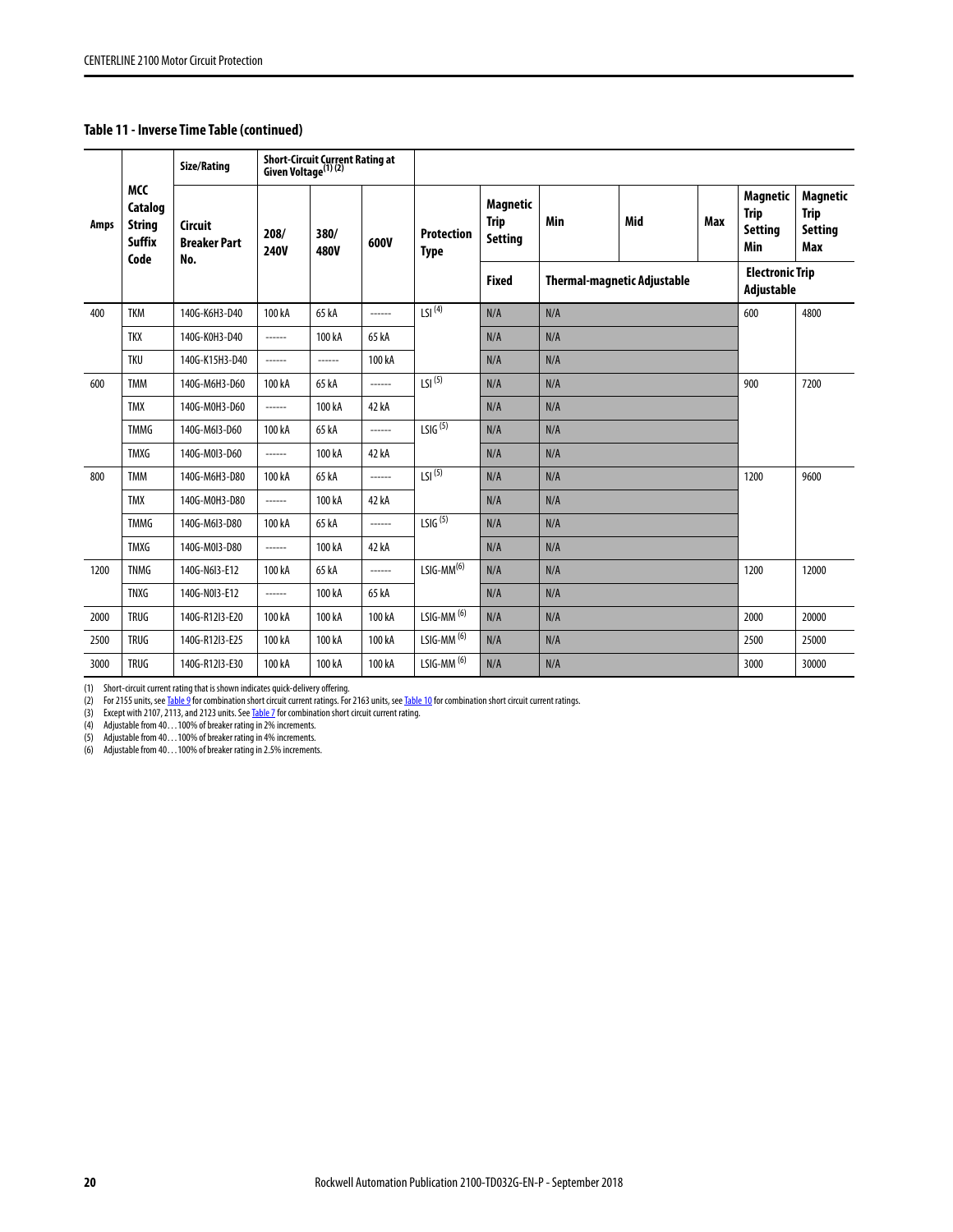# <span id="page-20-0"></span>**Time-current Curves**

See Molded Case Circuit Breakers, Motor Protection Circuit Breakers, and Motor Circuit Protectors Technical Data, publication [140G-TD100](http://literature.rockwellautomation.com/idc/groups/literature/documents/td/140g-td100_-en-p.pdf), to view the time-current curves that are associated with the following equipment.

| <b>Topic</b>                                                                                                                                                       |
|--------------------------------------------------------------------------------------------------------------------------------------------------------------------|
| Time-current Curves for Bulletin 140MG-G Motor Circuit Protectors, 600Y/347V AC (50/60 Hz), 3125 A                                                                 |
| Time-current Curves for Bulletin 140MG-H Motor Circuit Protectors, 600V AC (50/60 Hz), 3100 A                                                                      |
| Time-current Curves for Bulletin 140MG-H Motor Circuit Protectors 600V AC (50/60 Hz), 125 A                                                                        |
| Time-current Curves for Bulletin 140MG-J Motor Circuit Protectors, 600V AC (50/60 Hz), 150250 A                                                                    |
| Time-current Curves for Bulletin 140MG-K Motor Circuit Protectors, 600V AC (50/60 Hz), 300 A, 400 A                                                                |
| Time-current Curves for Bulletin 140MG-M Motor Circuit Protectors, 600V AC (50/60 Hz) 600 A, 800 A                                                                 |
| Time-current Curves for Bulletin 140G-G Thermomagnetic Molded Case Circuit Breaker, 600Y/347V AC, 1530 A                                                           |
| Time-current Curves for Bulletin 140G-G Thermomagnetic Molded Case Circuit Breaker, 600Y/347V AC, 3550 A                                                           |
| Time-current Curves for Bulletin 140G-G Thermomagnetic Molded Case Circuit Breaker, 600Y/347V AC, 60100 A                                                          |
| Time-current Curves for Bulletin 140G-G Thermomagnetic Molded Case Circuit Breaker, 600Y/347V AC, 125 A                                                            |
| Time-current Curves for Bulletin 140G-H Thermomagnetic Molded Case Circuit Breaker, 600V AC, 1530 A                                                                |
| Time-current Curves for Bulletin 140G-H Thermomagnetic Molded Case Circuit Breaker, 600V AC, 3550 A                                                                |
| Time-current Curves for Bulletin 140G-H Thermomagnetic Molded Case Circuit Breaker, 600V AC, 6070 A                                                                |
| Time-current Curves for Bulletin 140G-H Thermomagnetic Molded Case Circuit Breaker, 600V AC, 80100 A                                                               |
| Time-current Curves for Bulletin 140G-H Thermomagnetic Molded Case Circuit Breaker, 600V AC, 110125 A                                                              |
| Time-current Curves for Bulletin 140G-H Thermomagnetic Molded Case Circuit Breaker, 600V AC (50/60 Hz), 25 A, 60 A, 100 A, 125 A                                   |
| Time-current Curves for Bulletin 140G-H Thermomagnetic Molded Case Circuit Breaker, Ground Fault Protection Curve, 600V AC (50/60 Hz),<br>25 A, 60 A, 100 A, 125 A |
| Time-current Curves for Bulletin 140G-J Thermomagnetic Molded Case Circuit Breaker, 600V AC, 2550 A                                                                |
| Time-current Curves for Bulletin 140G-J Thermomagnetic Molded Case Circuit Breaker, 600V AC, 60. 70 A                                                              |
| Time-current Curves for Bulletin 140G-J Thermomagnetic Molded Case Circuit Breaker, 600V AC, 80100 A                                                               |
| Time-current Curves for Bulletin 140G-J Thermomagnetic Molded Case Circuit Breaker, 600V AC, 110150 A                                                              |
| Time-current Curves for Bulletin 140G-J Thermomagnetic Molded Case Circuit Breaker, 600V AC, 160225 A                                                              |
| Time-current Curves for Bulletin 140G-J Thermomagnetic Molded Case Circuit Breaker, 600V AC, 250 A                                                                 |
| Time-current Curves for Bulletin 140G-J Molded Case Circuit Breaker, 600V AC (50/60 Hz), 40 A, 60 A, 100 A, 150 A, 250 A                                           |
| Time-current Curves for Bulletin 140G-J Molded Case Circuit Breaker, Ground Fault Protection Curve 600V AC (50/60 Hz), 25 A, 60 A, 100 A,<br>125 A                 |
| Time-current Curves for Bulletin 140G-K Molded Case Circuit Breaker, 600V AC, (50/60 Hz) 300 A, 400 A                                                              |
| Time-current Curves for Bulletin 140G-K Molded Case Circuit Breaker, Ground Fault Protection Curve, 600V AC, (50/60 Hz) 300 A, 400 A                               |
| Time-current Curves for Bulletin 140G-M Molded Case Circuit Breaker, 600V AC (50/60 Hz) 600 A, 800 A                                                               |
| Time-current Curves for Bulletin 140G-M Molded Case Circuit Breaker, Ground Fault Protection Curve, 600V AC (50/60 Hz) 600 A, 800 A                                |
| Time-current Curves for Bulletin 140G-N (-NS) Molded Case Circuit Breaker, 600V AC (50/60 Hz) 1200 A                                                               |
| Time-current Curves for Bulletin 140G-N (-NS) Molded Case Circuit Breaker, Ground Fault Protection Curve                                                           |
| Time-current Curves for Bulletin 140G-R Molded Case Circuit Breaker, 600V AC (50/60 Hz) 2000 A, 2500 A, 3000 A                                                     |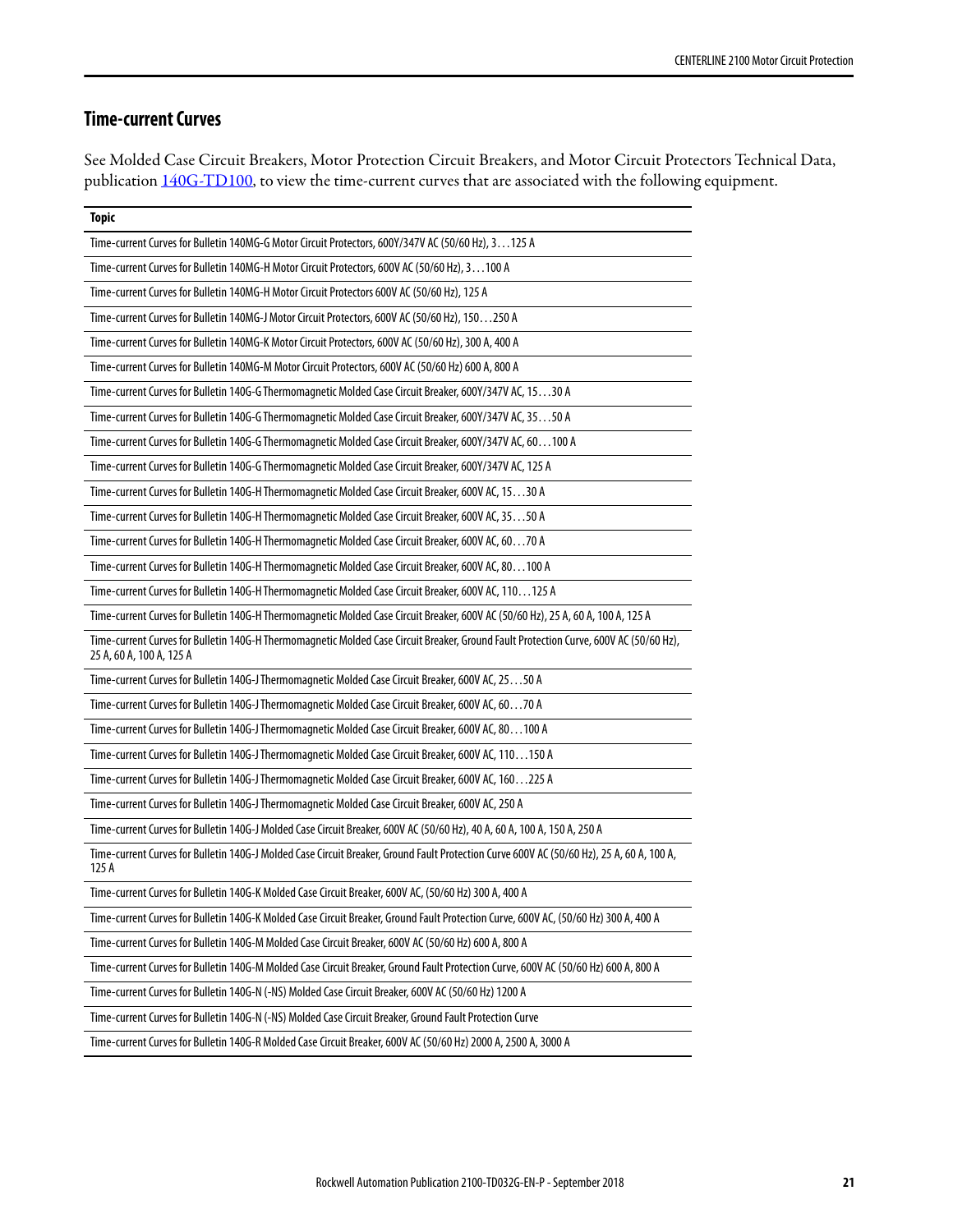# **Additional Resources**

These documents contain additional information concerning related products from Rockwell Automation.

| Resource                                                                                                                                | <b>Description</b>                                                                                    |
|-----------------------------------------------------------------------------------------------------------------------------------------|-------------------------------------------------------------------------------------------------------|
| Molded Case Circuit Breakers, Motor Protection Circuit Breakers, and Motor Circuit<br>Protectors Technical Data, publication 140G-TD100 | Provides time-current curves that are associated with the circuit breakers and circuit<br>protectors. |
| <b>CENTERLINE 2100 Low Voltage Motor Control Centers Instruction Manual,</b><br>publication 2100-IN012                                  | Provides general instructions for MCC Units.                                                          |
| Industrial Automation Wiring and Grounding Guidelines, publication 1770-4.1                                                             | Provides general guidelines for installing a Rockwell Automation® industrial system.                  |
| Product Certifications website, rok.auto/certifications                                                                                 | Provides declarations of conformity, certificates, and other certification details.                   |

You can view or download publications at [http://www.rockwellautomation.com/global/literature-library/](http://www.rockwellautomation.com/global/literature-library/overview.page) [overview.page.](http://www.rockwellautomation.com/global/literature-library/overview.page) To order paper copies of technical documentation, contact your local Allen-Bradley distributor or Rockwell Automation sales representative.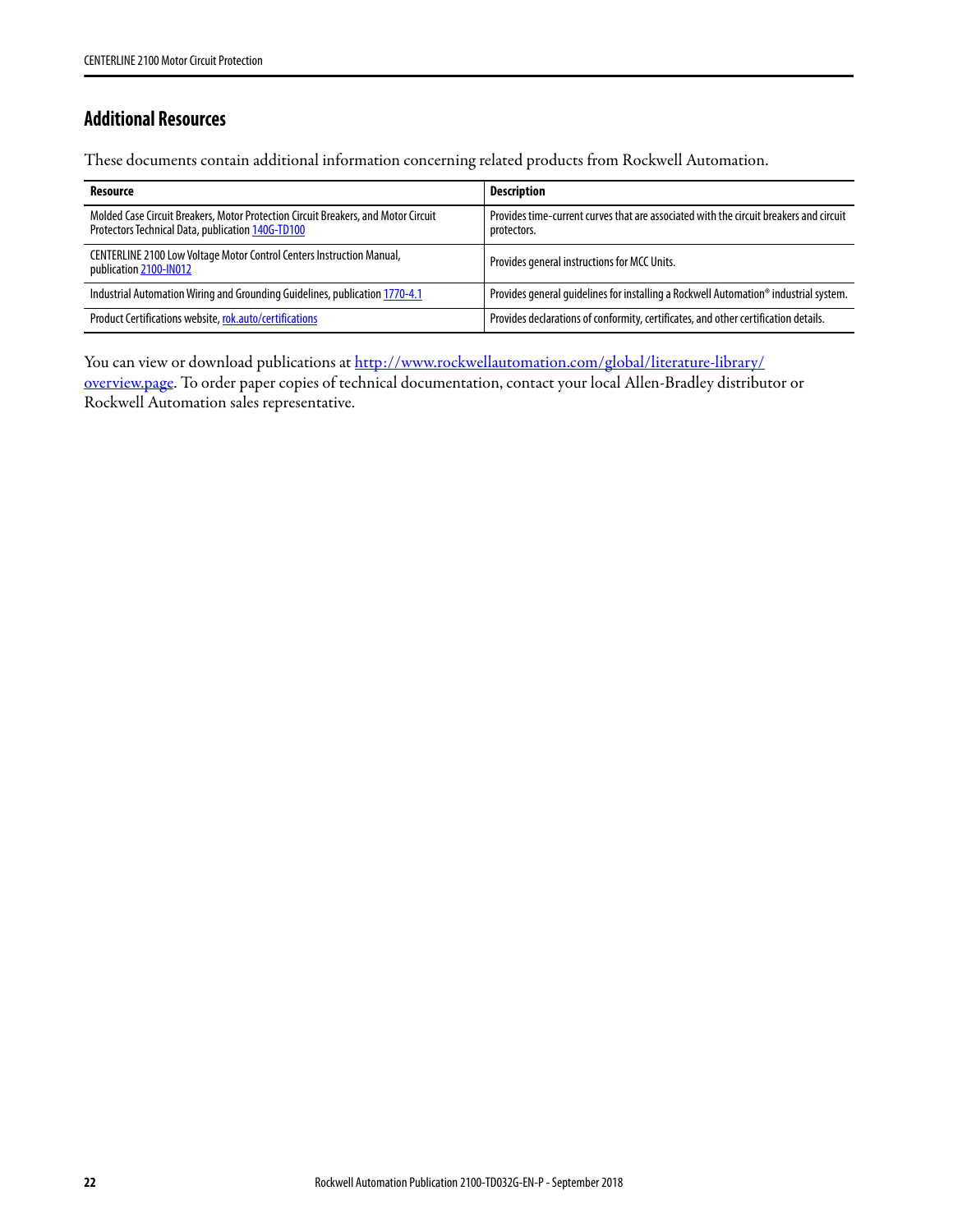**Notes:**